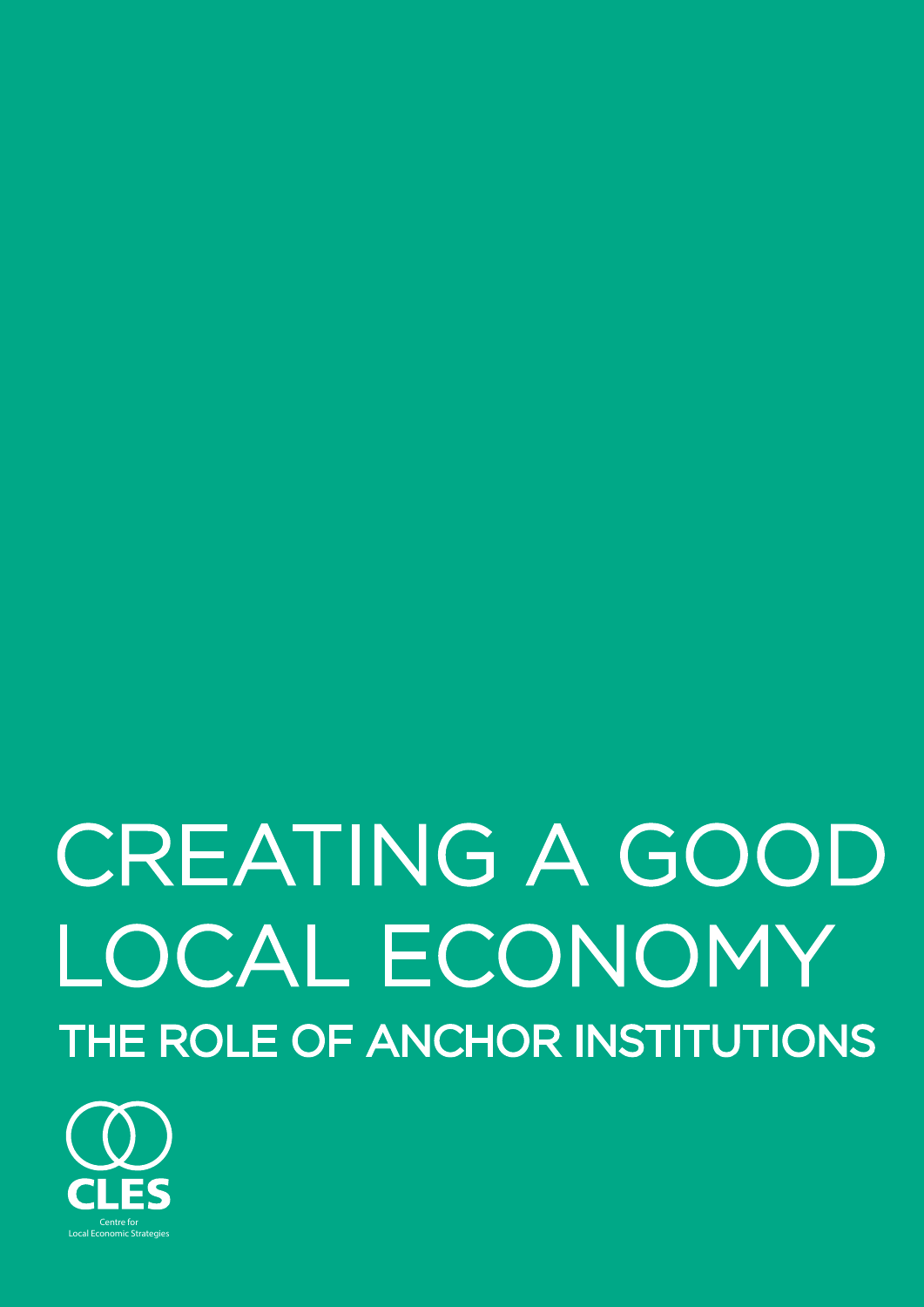First published in Manchester in April 2015 by the Centre for Local Economic Strategies

Copyright ©Centre for Local Economic Strategies, 2015

ISBN: 1 870053 79 6

## **Centre for Local Economic Strategies**

The Centre for Local Economic Strategies (CLES) is the UK's leading independent charitable research and member organisation, with a focus on economic development, regeneration and place-making. We think and do – promoting action and implementing new progressive economic activities which create positive environmental, health and social outcomes. In all our work the relationship between place, economy and people is central.

[www.cles.org.uk](http://www.cles.org.uk)

## **About the author**

This policy paper was written by Matthew Jackson, Deputy Chief Executive and Neil McInroy, Chief Executive of CLES. For further information or thoughts please contact Matthew on 0161 236 7036 or [matthewjackson@cles.org.uk](mailto:matthewjackson%40cles.org.uk?subject=) 

#### **Acknowledgements**

CLES have worked closely with Preston City Council over the last 18 months and are grateful for the input of Councillor Matthew Brown and Derek Whyte, Assistant Chief Executive into this publication.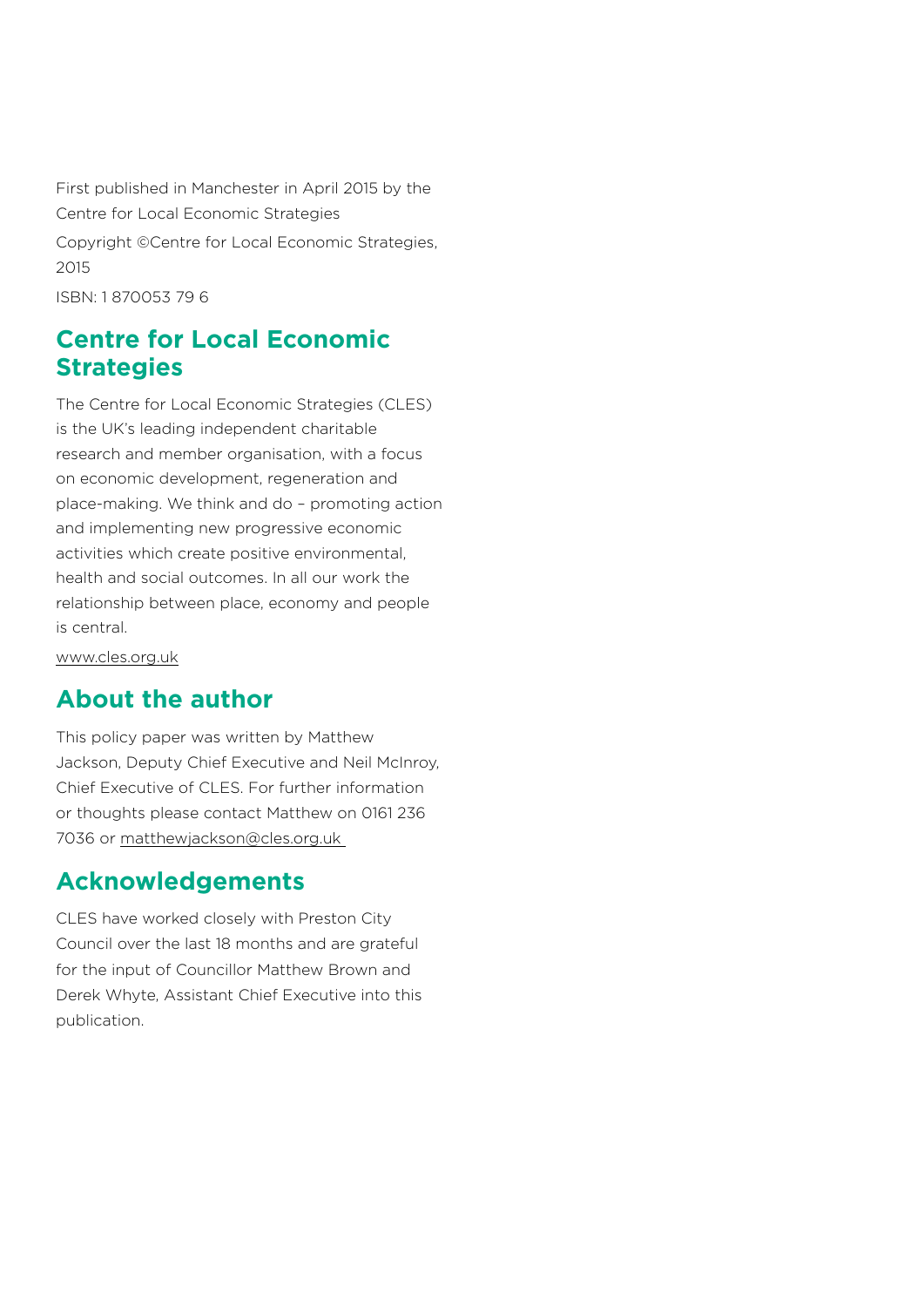# INTRODUCTION

We need good local economies.

We need local economies where wealth creation improves the economic and social fortunes of people and communities - bringing benefits for all.

A good local economy is one where there are strong networks across the of public, commercial and social sectors. Networks and leadership which stewards investment, so that it brings a range of economic, social and environmental benefits.

Over the last eighteen months, the Centre for Local Economic Strategies (CLES)<sup>1</sup> working in partnership with Preston City Council<sup>2</sup> have been working on improving and developing a good local economy.

The action research work has sought to engage with and influence anchor institutions based in the local authority boundary so that their behaviour and activities bring maximum benefit for the local economy and creates wealth for the local community. This paper reflects upon the findings of the work and the change it has instigated; together with exploring how the impact of the anchor institutions can be maximised in the future.

The work is framed by a much wider discussion and debate about how the economy of places operate and perform.

The paper comprises the following sections:

- *•*  Section 2 outlines the challenges our local economies face and the theoretical underpinnings of more progressive local economies including components which enable a good local economy;
- *•*  Section 3 outlines the activities which have been undertaken in Preston with the anchor institutions including supply chain analysis and the core findings of these activities;

*•*  Section 4 details the key changes in the behaviour of the anchor institutions as a result of their engagement in the project and wider influences;

- *•*  Section 5 details the means by which anchor institutions can maximise the impact they bring in the future, notably through the process of procurement.
- *•*  Section 6 details the next steps for activities with anchor institutions and wider, which need to happen to maximise community wealth and ensure a good local economy is progressed.

1 <www.cles.org.uk>

2 <www.preston.gov.uk>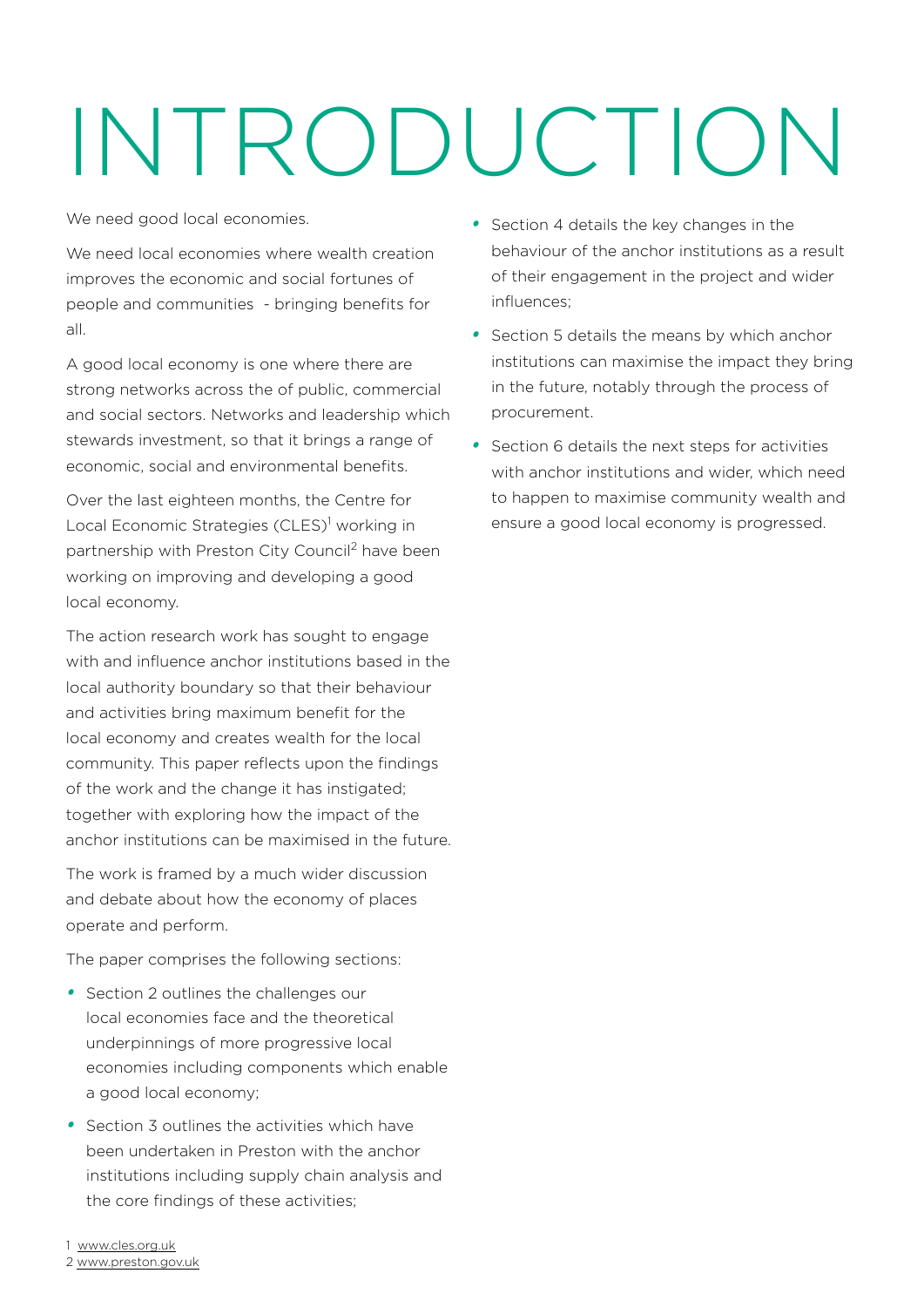# CREATING A GOOD OCAL ECON

*"I can't myself raise the winds that might blow us or this ship into a better world. But I can at least put up the sail so that when the winds comes, I can catch it."* E.F. Schumacher.

*'Although we talk a lot these days about globalisation, about a world grown small, when you look at the economies of modern cities what you see is a process of localisation: a steadily rising share of the work force produces services that are sold only within that same metropolitan area.'* Professor Paul Krugman, Professor of Economics, Princeton University.

Despite a general rise in economic prosperity and a rising standard of living, the UK remains a land of haves and have-nots. Our local economies are facing unprecedented challenges:

- *•*  The economic growth that is being created tends to benefit a few, rather than the many;
- *•*  Local social and economic inequality is growing.

All places are subject to global forces of economic competition and flows of investment. To be successful, all places must fly bespoke local sails which capture positive global economic winds, ensuring investment and opportunities land here, powering us to a future of greater prosperity. However, our future is not only linked to these global winds.

Paradoxically, despite the global economy and the attendant global culture, we as a nation – like many others – maintain a desire for the locally authentic. We crave a distinctiveness to our cities, towns and rural areas, hankering for making a 'mark of place' within this globalised world. Indeed as the quote above from Krugman highlights, while the long term trends of globalisation might suggest a reduced importance of the local economy, we are in fact seeing a trend of a growing localisation of the economy, with local supply servicing local demand.

• There are not enough jobs being created to match labour market demand;

Despite a general rise in economic prosperity and a rising standard of living, the UK remains a land of haves and have-nots.

- The jobs which are being created are often of insufficient quality and with poor terms and conditions;
- *•*  Our workforces and businesses are not being productive enough;
- *•*  Our public services are creaking from the increased demand associated with recession and cuts;

A true progressive agenda needs to tackle this. A progressive future is about an economy which works for all. **Local economies are a key part of this future**.

# **Building local economic resilience**

We know that local areas which become locked into a single economic sector, or misread the scale of social, cultural and technological shifts or fail to plan for resource depletion, may well be left behind. This will not change. Indeed this pattern is speeding up – with consequent economic, social, cultural and environmental damage becoming the new normal. Local flexibility, resilience and how our economies 'bounce back' from adverse change is important to us all.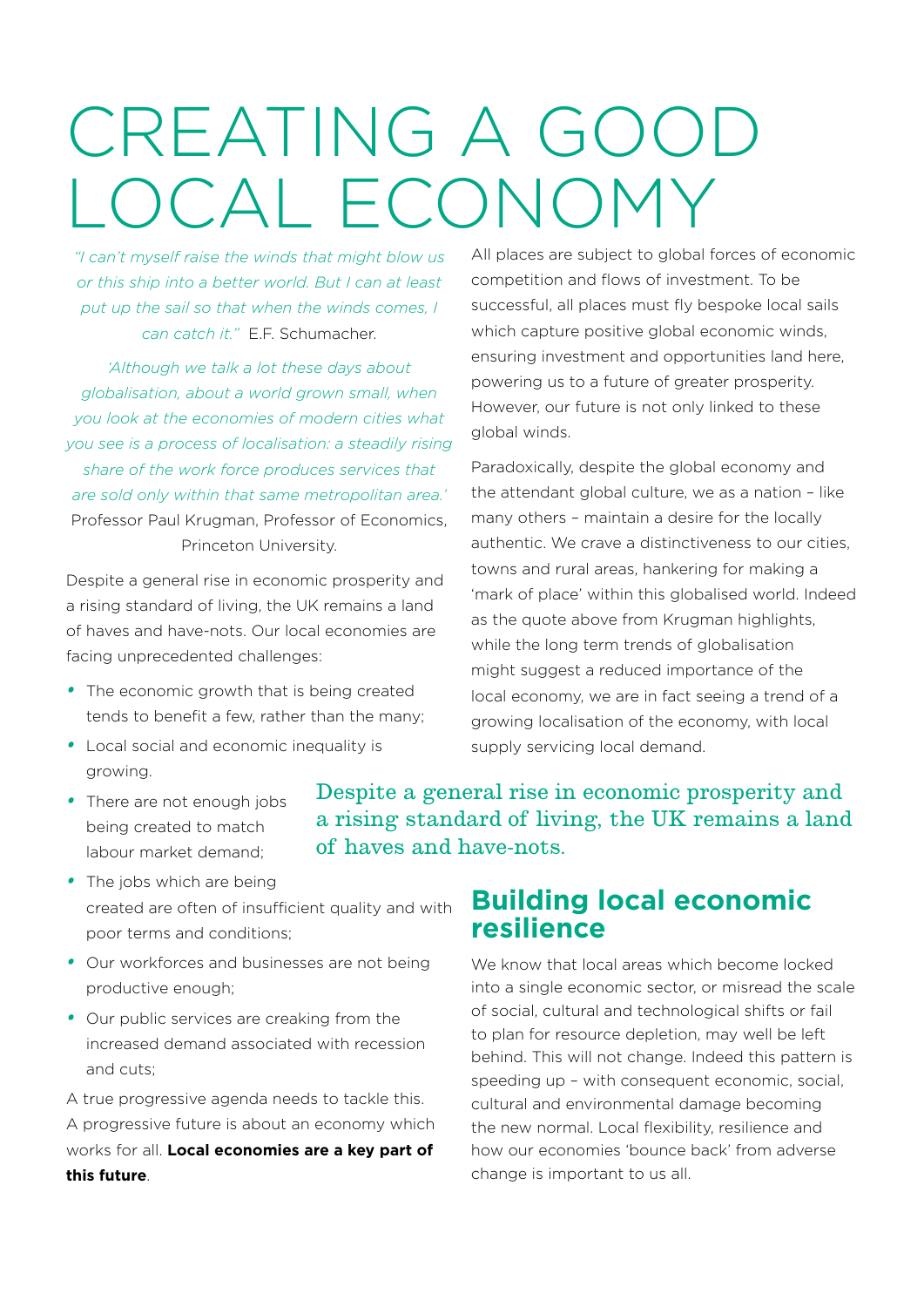In the last 8 years, as the global economy imploded from the financial crash, we have become increasingly aware of the need for national and local flexibility and resilience. Policies which sought to deregulate, to favour financial interests and the enticement of global capital and to shift the nation state away from significant internal redistribution, need to be questioned. The dominance of financial services over manufacturing, and global corporate retail over local independent services, are key weaknesses. We must acknowledge that our local economies. including our town centres, have become hollowed out, vulnerable to the vagaries of the global economy and inchoate financial markets.

### **A local economic reset: warming the economy**

Current pathways to economic development have proven inadequate. Economic development should never just be about increasing commercial wealth; it is also about providing the public and social sector inputs into commercial success and positively contribute to the places in which wealth is forged. The conventional logic by which investment capital is enticed and landed from elsewhere and local jobs are thus secured is flawed. Global investment is footloose and fancy free, and often moves away once the initial public taxation and planning enticements are gone. Local jobs are not always

#### In the last 8 years, as the global economy imploded from the financial crash, we have become increasingly aware of the need for national and local flexibility and resilience.

guaranteed, and the wealth generated is all too often distributed to far-flung corners of the globe, rather than to local people and communities.

The Scottish founder of modern

The global economy has great powers and perils. As such, we must engage wholeheartedly with the global economy. It cannot be bucked. However at the same time we must also re-position and reset local places in relation to those global economic forces, creating networks of local economic activity that are more independent and self-sustaining. This thinking complements that of Mariana Mazzucato<sup>3</sup>, Phillip McCann<sup>4</sup>, and the Centre for Research on Socio-Cultural Change at the University of Manchester<sup>5</sup> who all state that the role of the local state is not just to address market failures but to enable market creation and to shape itself rather than be led by external factors. This type of innovation can happen through commissioning and procurement processes, for example, which emphasise the economic, social, environmental and technological challenges facing our places and society more generally.

economics – Adam Smith – in his books The Theory of Moral Sentiments and The Wealth of Nations tells us we have two vital interdependent elements in society – benevolent self-interest and a need to empathise with the social plight of others. However, the economic policy world has and continues to overplay 'self-interest', seeing the economic sphere as a distinct and opposite pole to the social sphere. It is not. They are and should be one and the same. Therefore, the aim of the economy should be about improving social conditions, in which wealth creation in any society is not just about private gain, but is primarily about the development of human and social life and a decent standard of living for all<sup>6</sup>.

A local economic perspective is important as an intimate means of making an economy real – keeping it in touch with social outcomes and social progress. It is about making an economy 'warm'. Local economies are made up of a network

<sup>3</sup> Mazzucato, M. (2015) A mission-oriented approach to building the entrepreneurial state.

<sup>4</sup> McCann, P and Ortega-Arigles, R. (2011) Smart Specialisation, Regional Growth and Applications to EU Cohesion Policy. 5 Centre for Research on Socio-Cultural Change (2013) Manifesto for the Foundational Economy. [http://www.cresc.ac.uk/](http://www.cresc.ac.uk/medialibrary/workingpapers/wp131.pdf) [medialibrary/workingpapers/wp131.pdf](http://www.cresc.ac.uk/medialibrary/workingpapers/wp131.pdf)

<sup>6</sup> McInroy, N (2014) 'The Power of the Local Economy' In Davies, T (Ed) Towards the Local: Devolution and Democratic Renewal in Scotland. Scottish Fabians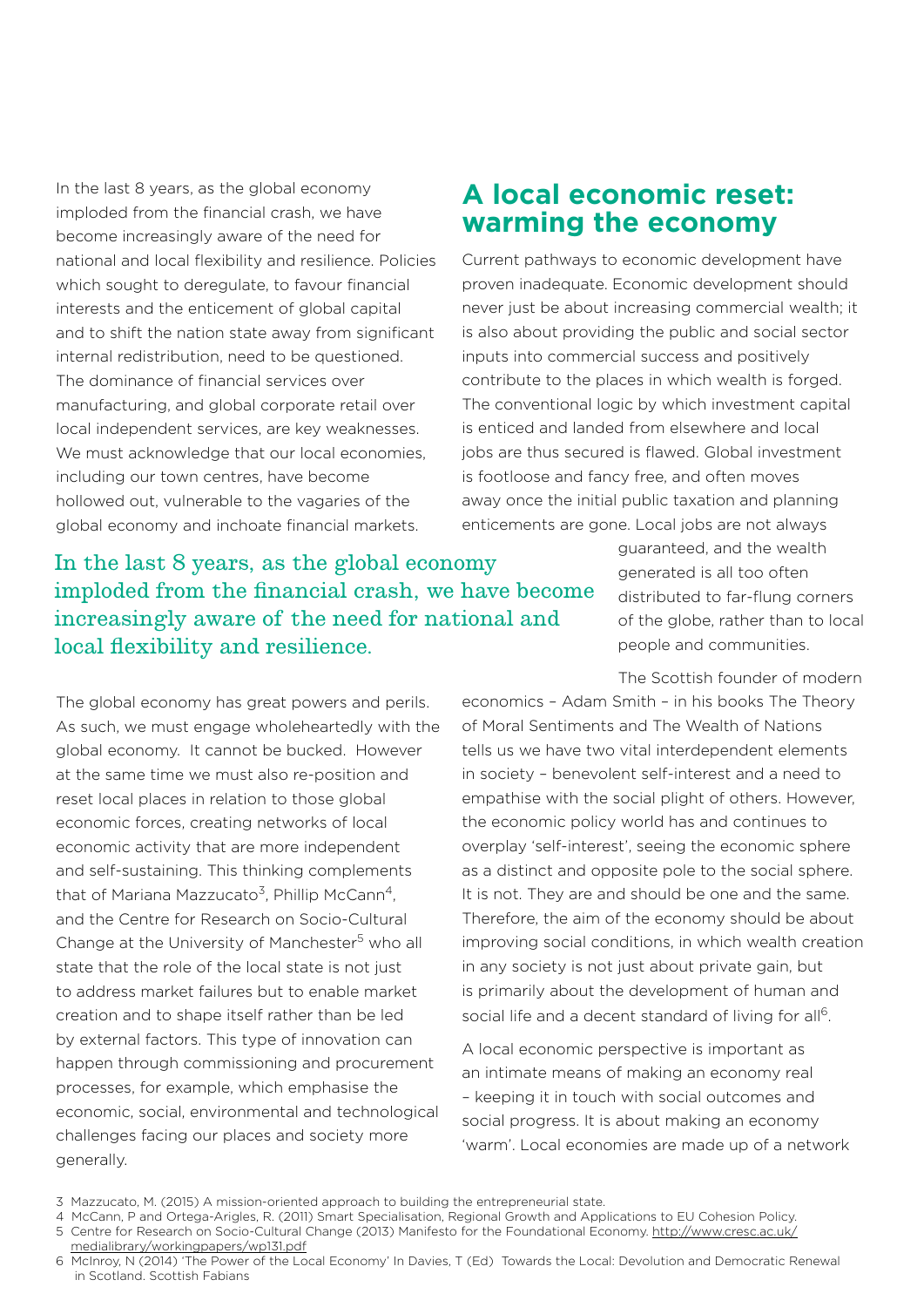of social, public and commercial activity – all interconnected and dependent on one another. For instance, a successful private economy is built on the back of both decent public services (e.g. transport and education) and strong social capital which nurtures families, creates safe communities and forges robust and productive workers. A local economic reset means that economic stewardship

needs to hone in on the local and the small-scale possibilities which arise at the nexus between people, local places and the economy.

organisations and local people.

Crucial to a good local economy is building from within; so local economies use the assets, businesses and people they already have at their disposal to make sure investment becomes more virtuous. CLES would argue that there are four components to a more virtuous and good local economy.

A local economic perspective is important as an intimate means of making an economy real – keeping it in touch with social outcomes and social progress.

A progressive local political

economy has a set of principles in which the fortunes of the local economy are not separate from local social life and local places, but intrinsically connected to it. Indeed, social progress is both an input and outcome of economic success.

### **Towards a good local economy**

CLES have stated in the Manifesto for Local Economies<sup>7</sup> that the way in which local economic policy is designed, legislated for, strategized, and delivered needs to change. The abiding theme of 'trickle down' does not work. In contrast, we need local economic policy which creates a good local economy. By this we mean a progressive local political economy which is not just about 'a rising tide will lift all boats'.

In policy and delivery terms, this means: redistributing and devolving from the centre in a way which can bring a double dividend<sup>8</sup>; twinning growth with social justice agendas and public service reform. This includes options which ensure that economic activities are locally jobs rich; that the poorest benefit; that economic activity supports 'local' supply chains and a repatriation of some public sector spend so it benefits local businesses, voluntary and community sector

#### **Component 1 - democratising the economy**

It is important that a good local economy is democraticised. By this we mean a plurality of ownership of public sector assets and activity, wider participative democracy across civil society and representative democracy which is open and porous. This is important because decisions must be deeply embedded in principles of democracy reflecting the wants, needs and desires of citizens and communities, not just powerful and vested interests.

Adopting an alternative approach to economic development is a brave move which requires a democratic vision and local state innovation. In the UK, the norm over the last 30 years has been to follow the well-trodden route of attracting inward investment, creating a 'knowledge-driven' economy, and policy to stimulate growth. In this, the pursuit of economic growth is of much higher order importance than poverty and economic fairness. A more democratic economy is one where issues of inequality and poverty are an intrinsic part of economic decision making and activity.

This democratisistaion of the economy is a significant progression from local state paternalism. Instead, it is about local government being the active enabler, encouraging and inspiring self-determination

<sup>7</sup> Centre for Local Economic Strategies (2015) The Manifesto for Local Economies. [http://www.cles.org.uk/wp-content/](http://www.cles.org.uk/wp-content/uploads/2015/03/CLES-Manifesto-2015.pdf%20) [uploads/2015/03/CLES-Manifesto-2015.pdf](http://www.cles.org.uk/wp-content/uploads/2015/03/CLES-Manifesto-2015.pdf%20) 

<sup>8</sup> Centre for Local Economic Strategies (2015) The local double dividend: securing economic and social success. [http://www.cles.](http://www.cles.org.uk/wp-content/uploads/2015/01/Double-dividend-Final.pdf%20) [org.uk/wp-content/uploads/2015/01/Double-dividend-Final.pdf](http://www.cles.org.uk/wp-content/uploads/2015/01/Double-dividend-Final.pdf%20)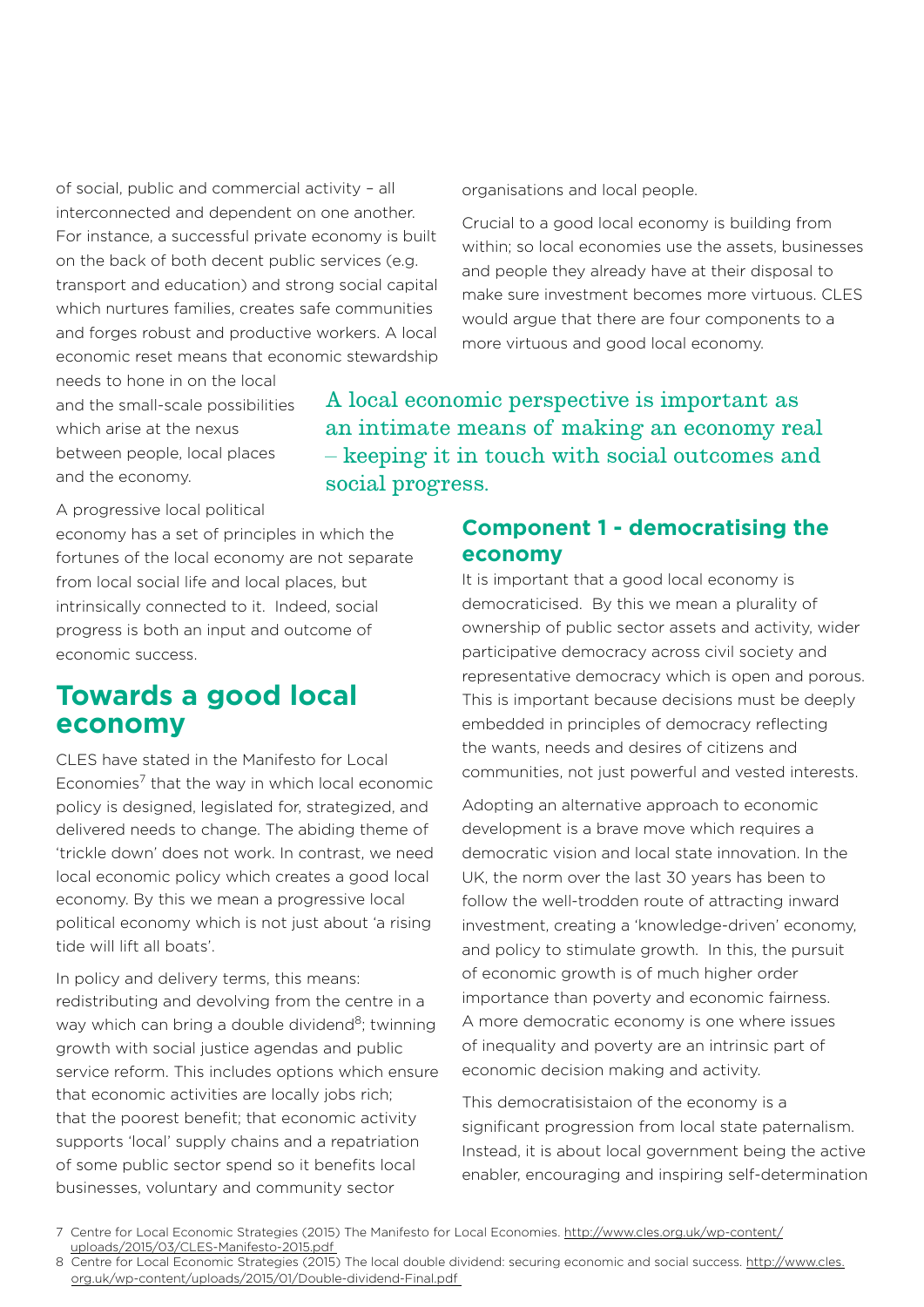from a range of sectors and innovative collaboration and crossover between social, public and commercial networks .

This democratisation of the economy is often beyond the ken of conventional national economic statecraft. The local state, however, is expert in working with local social and commercial partners to curate and steward the places in which we work, do business, live and bring up families. The central state has a role, but it is not subtle or nuanced enough to pick up on the local bespoke insight and relationships. Progressive local placebased actions of the local state, as purchasers of goods and services, as employers, as the owner of land and buildings, as pension scheme provider, as an investor and as a partner with the local private sector, should take a more prominent role to 'lock in' or stimulate local economic benefit and the good local economy.

#### **Component 2 – recognising the scale of anchor institutions**

There is already an array of capital in financial terms available in our places. Whilst large corporations provide some of the capital there are other large, often public organisations which

create jobs and purchase goods and services. We define these organisations as 'anchor institutions'; an anchor institution is an organisation which has a key stake in a

place. It will have significant levels of spend and numbers of jobs, and is extremely unlikely to leave due to market forces. Anchor institutions typically include: local authorities, universities, further education colleges, hospital trusts, and housing organisations.

The concept of anchor institution is common in the United States, and places are beginning to reap their benefits. However in the UK, only really Belfast and Preston (as explored in more detail further on) through work with CLES have recognised the role of anchor institutions. The key to a good local economy is ensuring that the capital and general activity associated with the day to day operation of the anchor institutions is retained within the local economy, as much as possible. Indeed, anchor institutions should have a keen interest in their local economies: they recruit from and serve local communities; they have a profile in that local economy; and they can contribute to wider outcomes including better health and crime reduction.

#### **Component 3 – using the potential of procurement**

The process of public procurement has often been viewed as a bureaucratic one; heavily influenced by European Procurement Law and with cost as the primary decision making element in selecting contractors and suppliers to deliver goods and services. Procurement, and indeed the commissioning process which goes before it should be seen as a tool which is not solely about efficiency but also effectiveness, bringing a string of economic, social and environmental benefits for the locality in which the good or service is being delivered.

Whilst large corporations provide some of the capital there are other large, often public organisations which create jobs and purchase goods and services.

> Procurement is an important area of spend for places with local authorities currently spending around £80bn per annum buying goods and services. Anchor institutions including universities and health organisations will spend significantly more. CLES has over the last eight years been at the forefront of work with local government seeking to shift the cultures of procurement officers so that spend reaps maximum benefit for the local economy9. Our work has measured the impact of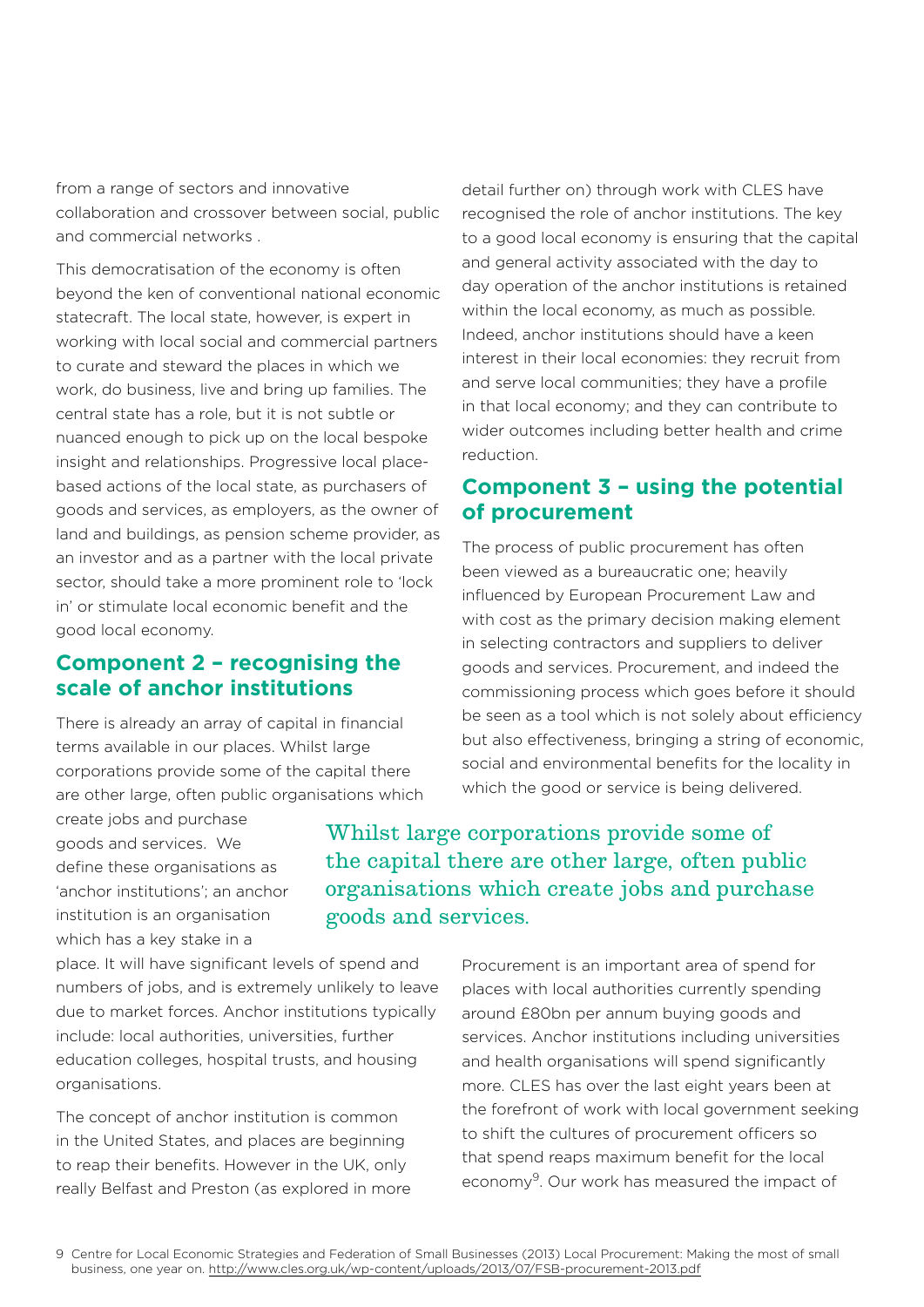spend; worked with commissioners, procurers, and economic development practitioners; and influenced the behaviour of existing suppliers.

Local government delivers things directly, like social services, schools and parks. However, it also buys things like school desks and grass cutting machinery. This buying of goods and services can contribute to fairness and equality. It can be virtuous. Indeed, if done right, it can be used to encourage progressive inclusive practices in wider supplier behaviour, which in turn support local economies, deprived communities and groups with protected characteristics. Much local authority activity and commentary has demonstrated the significant value that a bend in local spend can bring. Indeed, some local authorities carefully monitor spend and its 'ripple effects' upon local economies.

The outcome of CLES' work around procurement, and that undertaken organically by local authorities, has been a reduction in the silo-ed nature of procurement; progressive procurement strategies with emphasis on both efficiency and effectiveness; and ultimately greater impact for local economies. In Manchester, nearly 65% of spend is now with suppliers based in the local authority boundary, compared to a baseline 2008/09 figure of 52%<sup>10</sup>. This spend supports over 5000 jobs for Manchester residents. Procurement is one of the main functions which places can exert an influence over; it is not just local authorities who are procurers, but also anchor institutions, and is therefore a key component in enabling a good local economy.

#### **Component 4 – Cooperative creation**

In Cleveland, Ohio<sup>11</sup>, United States; Mondragon, Spain<sup>12</sup>; and Emilia Romagna, Italy<sup>13</sup>, for example, a new model has shaped local economic improvements and more virtuous local economies. This model is based around the notion of developing from within, through the creation of worker led cooperatives to deliver key aspects of public services and provide other goods for the local population; creating jobs and enterprise in the process.

Critical to the effectiveness of the model in Cleveland has been the engagement of anchor institutions and encouraging them to think about their procurement practices: firstly in terms of utilising local suppliers; and secondly in terms of the scope for newly formed cooperatives to deliver services and provide goods. The model has been successful, with cooperatives now delivering laundry, energy and catering services for a number of anchor institutions, including universities and hospitals<sup>14</sup>. The construction associated with the University Hospitals Vision 2010 Program created some 5000 jobs over five years. A particular emphasis was also placed upon minority and female owned businesses and cooperatives, with some 110 of these successful in bidding for contracts over the five year period<sup>15</sup>.

The activities being undertaken in Cleveland are part of a much wider systematic shift in the way in which economic development and community wealth building is being undertaken in the United States. This is being led by the Democracy Collaborative<sup>16</sup> and more recently through a range of organisations in The Next System<sup>17</sup>; a pan-America challenge to the current economic model.

10 Jackson, M. (2010) The Power of Procurement. [http://www.cles.org.uk/wp-content/uploads/2011/01/The-power-of](http://www.cles.org.uk/wp-content/uploads/2011/01/The-power-of-procurement.pdf)[procurement.pdf](http://www.cles.org.uk/wp-content/uploads/2011/01/The-power-of-procurement.pdf)

11 <http://evergreencooperatives.com/>

- 12 <http://www.mondragon-corporation.com/eng/>
- 13 <http://www.bcca.coop/sites/bcca.coop/files/u2/ER-ProfileofCoop.pdf>

- 16 <http://democracycollaborative.org/>
- 17 <http://thenextsystem.org/>

<sup>14</sup> New Start (2012) A laboratory for a new economic development. [http://newstartmag.co.uk/features/a-laboratory-for-a-new](http://newstartmag.co.uk/features/a-laboratory-for-a-new-economic-development/)[economic-development/](http://newstartmag.co.uk/features/a-laboratory-for-a-new-economic-development/)

<sup>15</sup> Massachusetts Institute of Technology (2013) The Anchor Mission: Leveraging the power of anchor institutions to build community wealth – a case study of University Hospitals Vision 2010 Program.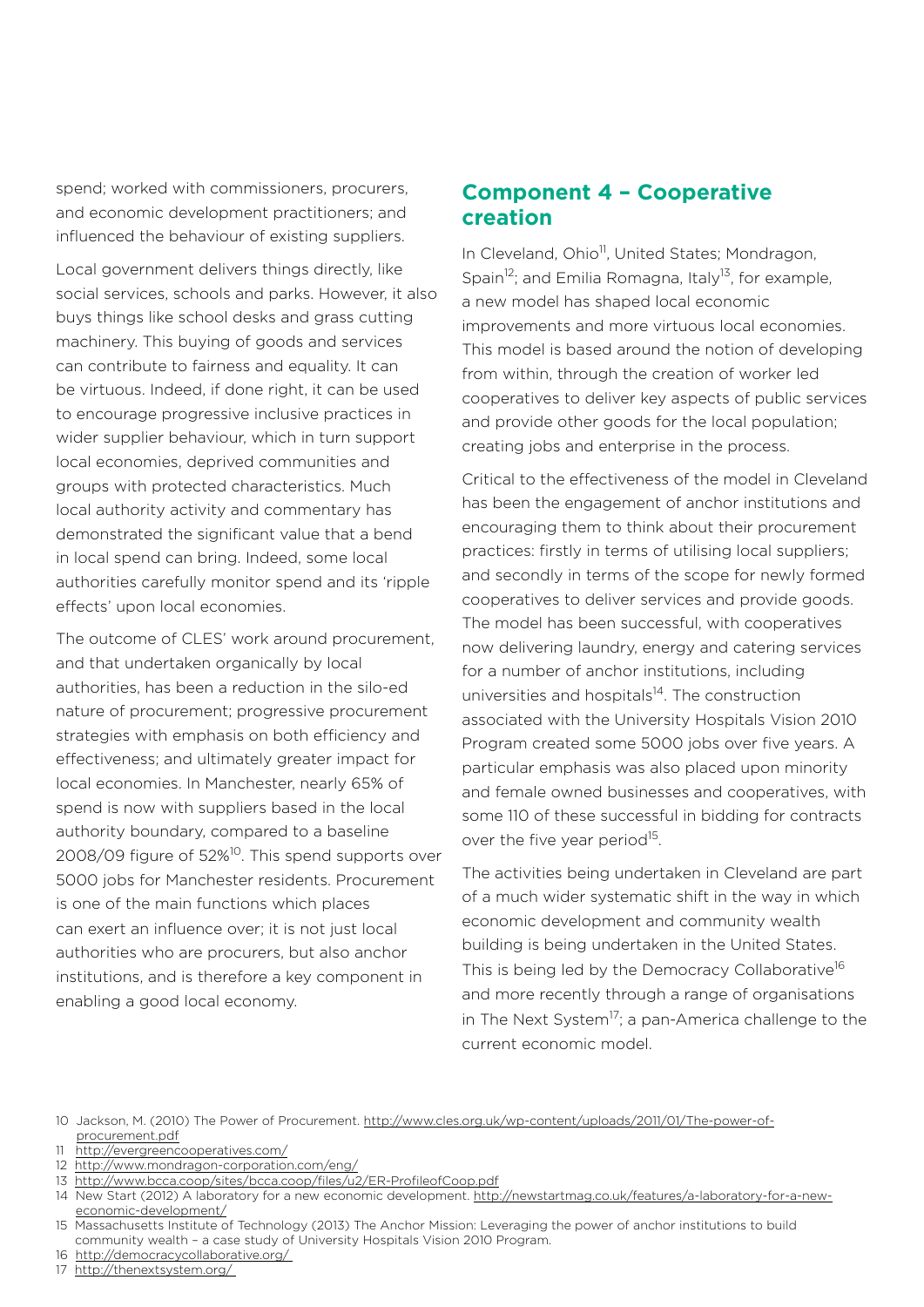# WORK WITH ANCHOR INSTITUTIONS IN PRESTON

In thinking through the above ideas, we were eager to work within a local area to action them. In this we looked around our network and an opportunity within the city of Preston, Lancashire emerged.

# **The challenges facing Preston**

As already outlined, our local economies are facing unprecedented challenges. Whilst Preston, is in no way one of the most challenged, it does have considerable issues, which are akin to many areas throughout the UK. For example (at the Preston local authority district level):

- **•** Increase in economic inactivity. In September 2014, 69,400 of Preston's residents were economically active. This is a drop from 75,300 in September 2012;
- *•*  Poor Pay. Gross weekly pay for Preston residents has fallen from an average of £451 in 2009 to £448 in 2014. It has been as low as £426 in this period;
- *•*  A decent local small business base. There are more active business enterprises in Preston than anywhere else in Lancashire, 4,945 in 2013, but few are delivering to their potential in terms of goods and services for local anchors;
- *•*  Austerity and Cuts. Government funding cuts have hit Preston City Council hard with cuts of over 50% since 2010, placing it in the top 10 of worst hit Councils in the UK.

# **Overarching frame for work**

The work in Preston has therefore been framed by the concept of a good local economy, and the four components outlined earlier, CLES' historic work around progressive local economic development, and importantly the challenges facing Preston detailed above. In particular:

- *•*  Preston City Council has the political vision, desire and leadership to address inequality and poverty. The Council was, and is pursuing a powerful socially focused approach to economic development. This is working to promote a local economy in which poverty and inequality is tackled, inclusive growth fostered and creative new ideas pursued in order to retain wealth and expand economic democracy. Preston City Council was the first accredited Living Wage local authority in the North of England. Key for Preston City Council is that this social inclusion agenda is not just the domain of the Council but also that of other stakeholders including anchor institutions. The vision is to ensure fairness is at the heart of the City, including in the behaviour of anchor institutions. This is detailed in a Fairness Charter which was adopted in January 2015<sup>18</sup>;
- *•*  There was, and is a scale of anchor institutions which are based in Preston. This includes amongst others, two local authorities, a higher education institution, two further education institutions, police, fire and rescue, hospitals, and housing associations. There was a feeling that they could be doing more for the Preston and Lancashire economies.
- *•*  There was, and is a need to maximise the benefit which anchor institutions in Preston bring to the local economy through their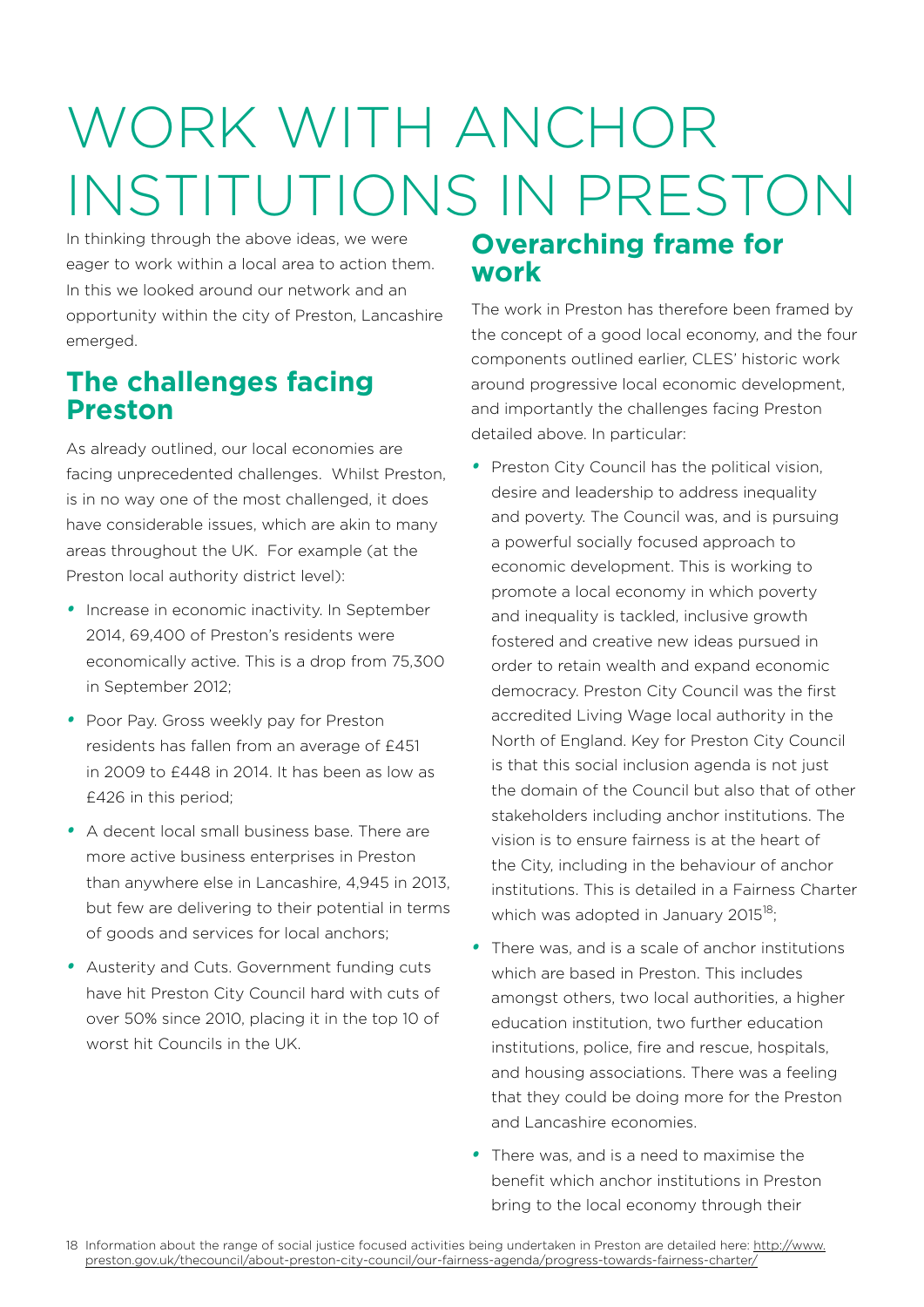procurement practice and behaviour. Additionally there is scope to learn from the findings of work undertaken by CLES in localities such as Swindon, Manchester, and Belfast, and nationally with the FSB which have demonstrated how shifts in behaviour around procurement can lead to a range of local economic, social and environmental benefits;

• There was, and is a realisation that places could do more from within to stimulate local economic development, including the creation of worker led cooperatives; and that elements of models similar to Cleveland, Mondragon and Emilia Romagna could potentially work in Preston.

# **Activities undertaken in Preston**

The above frame has shaped the work undertaken by CLES and Preston City Council over the last eighteen months to seek to maximise the impact of anchor institutions<sup>19</sup>. It should be noted that the change required to fulfil the political vision is significant, and as such the work undertaken to date is the starting point for a longer term approach to addressing poverty and inequality. This is why our main focus has been upon influencing the behaviour of anchor institutions around procurement. Drivers around cooperative development will come later in the process, as anchors understand their spend more effectively and are able to exert more influence over their decisions-making processes. The work to date has therefore sought to do three things:

**1)** To engage anchor institutions in the work, get them thinking about how they maximise impact for the locality through procurement, and create community wealth through cooperative development;

- **2)** To develop a baseline understanding of the spend of anchor institutions in Preston through procurement;
- **3)** To identify ways in which anchor institutions can seek to instigate change in their behaviour so that they bring more benefit for the local economy, through utilising local businesses to provide goods and services, and through potentially developing cooperatives.

The following section of this paper therefore outlines how the work has met these aims, particularly detailing the approach adopted and the core findings.

# **Engagement of anchor institutions**

The first part of the work was to engage the anchor institutions based in Preston, and build momentum. Engagement was undertaken at a senior level, including Chief Executives and Leaders (for local authorities). A second element of the conversation honed in on whether they would be prepared to share data about their procurement spend. Initial engagement and data was secured with, and from the following anchor institutions:

- *•*  Preston City Council (PCC);
- Lancashire County Council (LCC)<sup>20</sup>;
- Lancashire Constabulary (LC)<sup>21</sup>:
- Community Gateway (CG)<sup>22</sup> (housing association);
- Preston's College (PC)<sup>23</sup>;
- Cardinal Newman College (CNC)<sup>24</sup>.
- The University of Central Lancashire (UCLAN)<sup>25</sup>, whilst not involved initially are now engaged (spend analysis has not yet been undertaken).

22 [http://www.communitygateway.co.uk/](http://www.communitygateway.co.uk/%20)

- 24 <http://www.cardinalnewman.ac.uk/>
- 25 <http://www.uclan.ac.uk/>

<sup>19</sup> There are a range of reports which CLES have produced as part of this work which are confidential in their nature as they are specific to the spending of the six anchor institutions

<sup>20</sup> <http://www.lancashire.gov.uk/>

<sup>21</sup> [http://www.lancashire.police.uk/](http://www.lancashire.police.uk/%20)

<sup>23</sup> [http://www.preston.ac.uk/](http://www.preston.ac.uk/%20)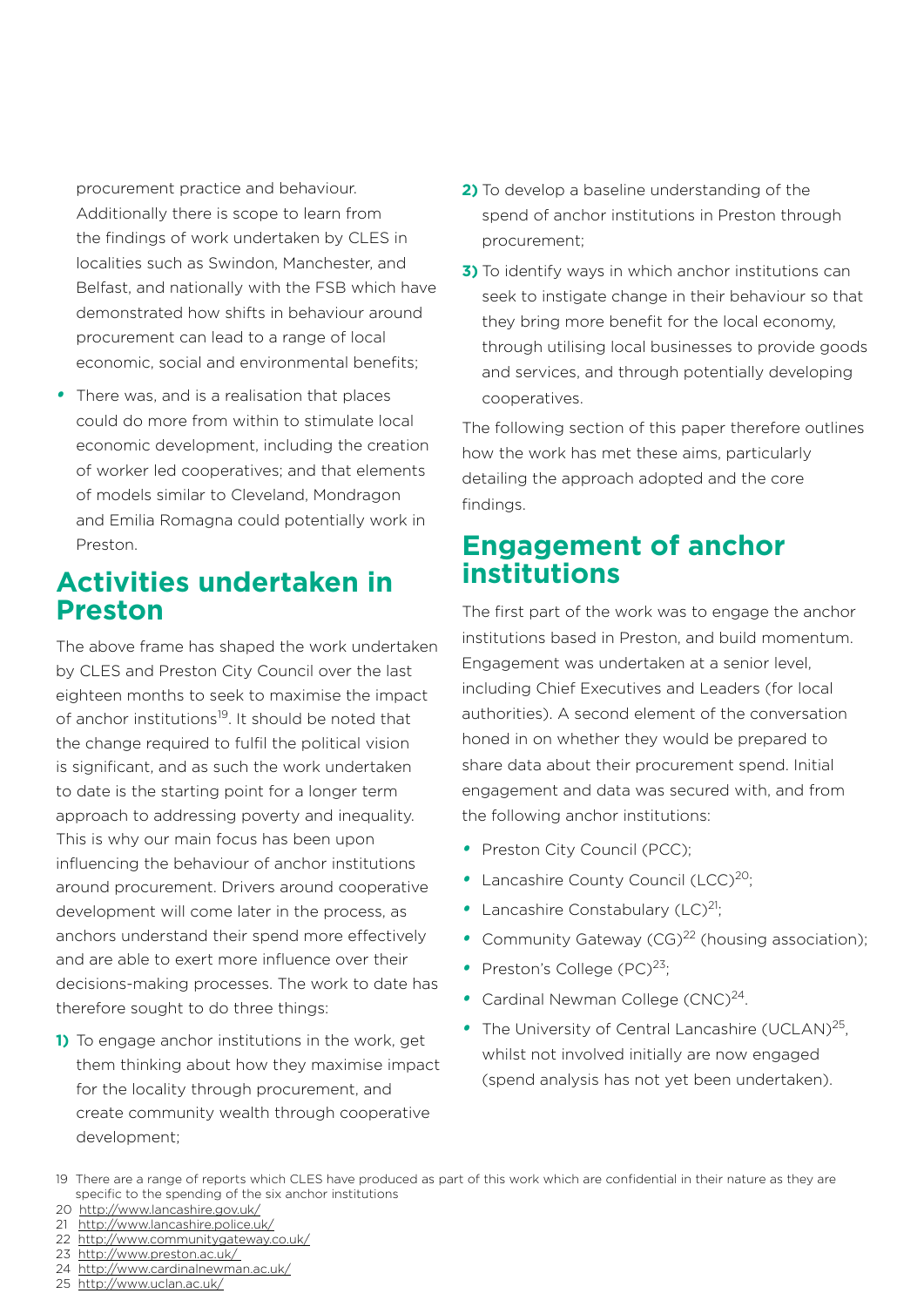At the outset, we made a decision not to directly include health organisations, as a result of ongoing reorganisation and the fact that hospitals and other health organisations utilise largely framework contracts for their purchasing, which are unlikely to include local organisations. There were a variety of reasons for anchors engaging with the project.

It was an opportunity to engage with other organisations for a common purpose. For others, it was seen as an opportunity to understand their spend more effectively. And, for others it was seen as an opportunity to potentially collaborate on service provision and different types of service provision in the form of cooperatives. It is important to note that there are different types of anchor institutions, some with a primary focus on Preston (PCC, CG, PC, CNC and UCLAN) and others with a base in Preston, but with a remit and footprint extending across wider Lancashire (LCC and LC).

# **Baseline understanding of spend**

The second part of the work was to get a baseline understanding of the supply chains of the six anchor institutions which provided us with data. We asked each anchor institution for their spend data for financial year 2012/13 for their top 300 suppliers (by value) and in turn broken down by the name of the supplier, their postcode, and the total amount spent with them in that financial year. We subsequently analysed the spend for each institution to understand:

*•*  How much was spent with suppliers based in Preston and Lancashire (and by ward and area of deprivation) and how much leaked out;

- *•*  How much was spent with suppliers in particular industrial sectors, and subsequently the sectors where there was key leakage out of Lancashire; and
- *•*  How much was spent with suppliers classified as Small to Medium Sized Enterprises.

The findings for each individual anchor institution were then collated to glean an overarching picture across the six. The overarching findings were as follows:

- The anchors spent a collective £750million buying goods and services;
- *•*  5% of this was spent with organisations based in Preston;
- *•*  39% of this was spent with organisations based in Lancashire (including Preston);
- *•*  Some £458million leaked out of Lancashire with key leakage associated with suppliers providing: administrative activities; business activities; communications; and manufacturing.

For some anchor institutions such as LCC and UCLAN, given the scale of their spend, there is scope to look at suppliers beyond the top 300, as these are likely to be more local and smaller enterprises.

# **Starting the journey of maximising spend**

The findings of the baseline supply chain analysis were disseminated to the anchor institutions at an event, and additionally individually through meetings. The evidence presented suggested that there was scope to significantly enhance spend levels in both Preston and Lancashire economies; and that there was a desire to both support local businesses to potentially deliver goods and services to the anchor institutions, and to potentially address gaps through cooperative formulation. Procurement is a key lever for achieving wider local economic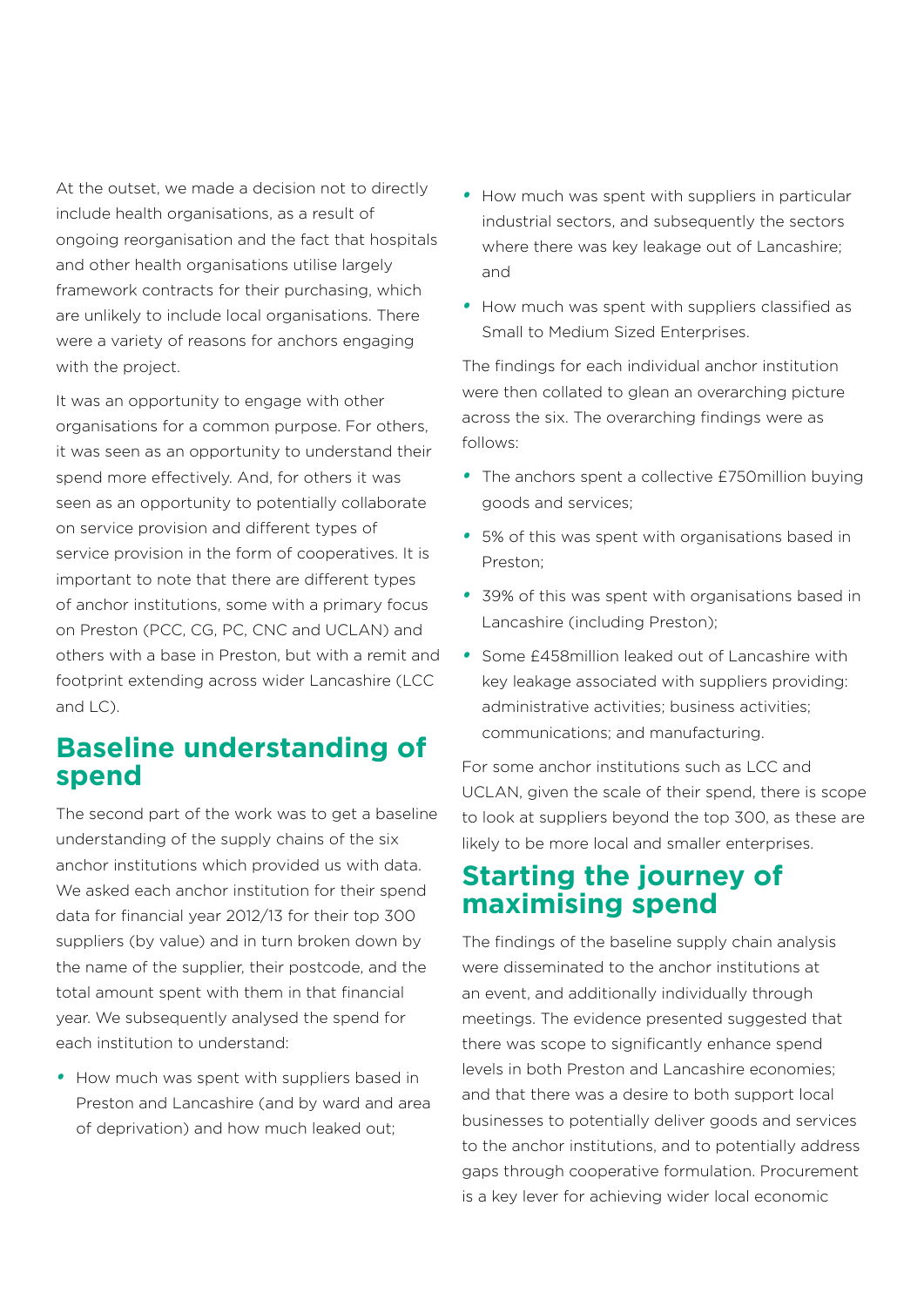benefit. Simply increasing spend in Preston by the anchor institutions from 5% to 10% per annum means an additional £37million directly being spent in the Preston economy. This has the potential to significantly outweigh the benefits that could be gleaned through other economic development initiatives which have longer timeframes (for example, the City Deal) and does not include consideration of wider spend upon employees, and the subsequent re-spend of that spend in local shops and upon wider services. Sustaining the 10% over a ten year period means an additional £370million being spent directly in the Preston economy.

At a further workshop, a statement of intent was therefore agreed across the six participating anchor institutions. The vision is:

#### *'A long term collaborative commitment to community wealth building in Lancashire for influenceable spend.'*

It is supported by the following objectives:

- *•*  To simplify the process of procurement, in order to encourage a diversity of organisations to bid for opportunities;
- To actively reduce levels of spend leaking out of the Preston and Lancashire economies, with consideration given on an anchor to anchor basis as to the scale of this reduction;
- *•*  To understand the Preston and wider Lancashire business base in more detail, and collectively encourage businesses and social enterprises to bid for opportunities;
- *•*  To develop the capacity of Preston and Lancashire based businesses to bid for opportunities;
- *•*  To collectively raise awareness of procurement opportunities amongst Preston and Lancashire based businesses;
- *•*  To identify services where there is potential for cooperative models of delivery.

Since the agreement of the statement of intent, the anchor institutions have started the journey towards meeting the objectives and maximising the impact of their spend for the Preston and Lancashire economies. This has been done both individually and collectively.

For example, Preston City Council have re-done supply chain analysis for financial year 2013/14 to seek to understand change. They have also forensically interrogated every contract in order to identify 'influenceable' spend (spend where there is scope for local organisations to potentially deliver that service or provide that good). Lancashire County Council have revisited their commissioning and procurement strategies to seek to get more benefit out of every procurement decision made by the authority. Lancashire Constabulary have applied the objectives of the statement of intent to emerging procurement decisions. Community Gateway have re-done their spend analysis and have continued to measure the wider impact of their spend using the Local Multiplier 3 methodology<sup>26</sup>. Additionally a cross-anchor procurement practitioners group has been set up.

<sup>26</sup> New Economics Foundation (2002) The Money Trail: Measuring your impact on the local economy using LM3. [http://www.](http://www.proveandimprove.org/documents/TheMoneyTrail.pdf) [proveandimprove.org/documents/TheMoneyTrail.pdf](http://www.proveandimprove.org/documents/TheMoneyTrail.pdf)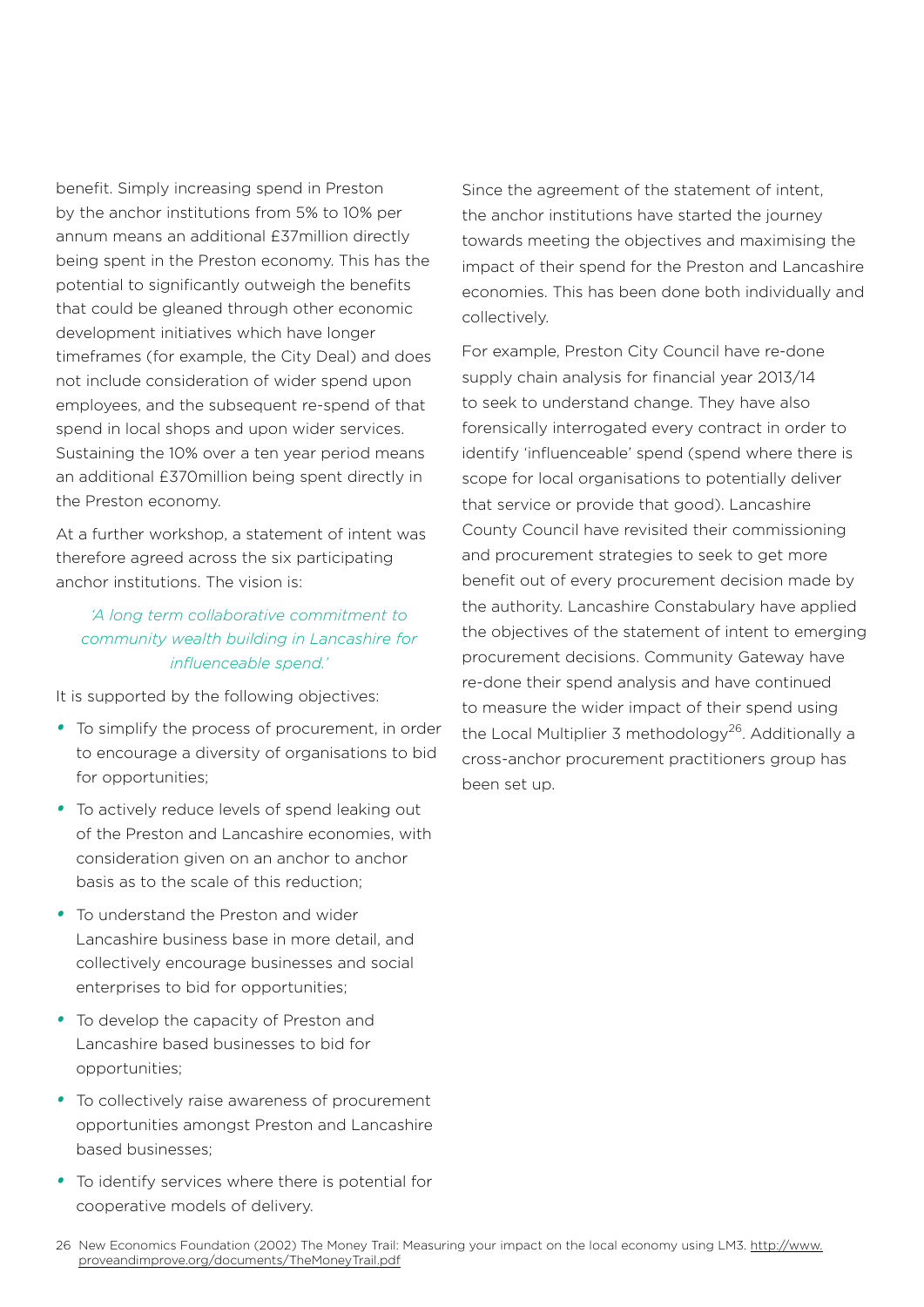# THE CHANGE INSTIGATED

Involvement in the work with CLES and Preston City Council has led to changes in the way in which anchor institutions based in the City operate and behave. The behavioural change has not only been instigated through the formal supply chain analysis and the statement of intent, but more voluntarily through attending the events and changing practice organically. The following details some of the key outcomes of the work for some of the anchor institutions and the changes they have made. It is important to note that the work is ongoing with outcomes largely longer term in their nature.

# **Key changes Preston City Council**

Preston City Council has re-done the supply chain analysis for financial year 2013/14 and also had more of a forensic look at leakage. The work associated with this project and other activities undertaken around procurement processes has seen the amount spent with suppliers based in both Preston and Lancashire increase to 17% (from 14%) and 33.5% (from 29%) respectively. Despite this, over £8million (nearly 50%) still leaks out of Lancashire (the analysis did remove one key contract as Preston City Council was effectively the accountable body rather than the purchaser). They have identified that around £3million of this leakage is **potentially 'influenceable**', and have broken this down by the type of good and service (e.g. construction). Subsequently a database of existing businesses which are based in Preston which provide those types of goods and services has been put together. This will enable Preston City Council to consider the local market when looking to re-let those opportunities in the future, through making the local business base more aware of those potential opportunities.

#### **Lancashire County Council**

Lancashire County Council have re-visited their commissioning and procurement strategies in order to make them more focused upon maximising economic, social and environmental benefit, as well as the more traditional focus on cost. They have also sought to reduce some of the barriers preventing businesses from engaging in the procurement process, including stratifying documentation and breaking contracts which involve a range of skills sets into small and more specific lots. A recent contract around fresh produce, for example was broken down to enable businesses just to bid for the lots associated with the produce they could provide, with distribution focused lots tendered separately. This benefited the Lancashire economy directly by around £2million.

#### **Lancashire Constabulary**

Lancashire Constabulary do not have as much flexibility in their procurement processes as some of the other anchor institutions, as a result of being tied into procurement frameworks or for their requirement for specialist goods which are not available in Lancashire. They have however, used the events associated with this work to think through how they undertake some of their below European threshold spending. They require quotes from local organisations on procurements between £10,000 and £50,000, and have recently recruited a Lancashire based organisation to deliver a printing contract for the next 4 years, with a value of over £600,000 over that period.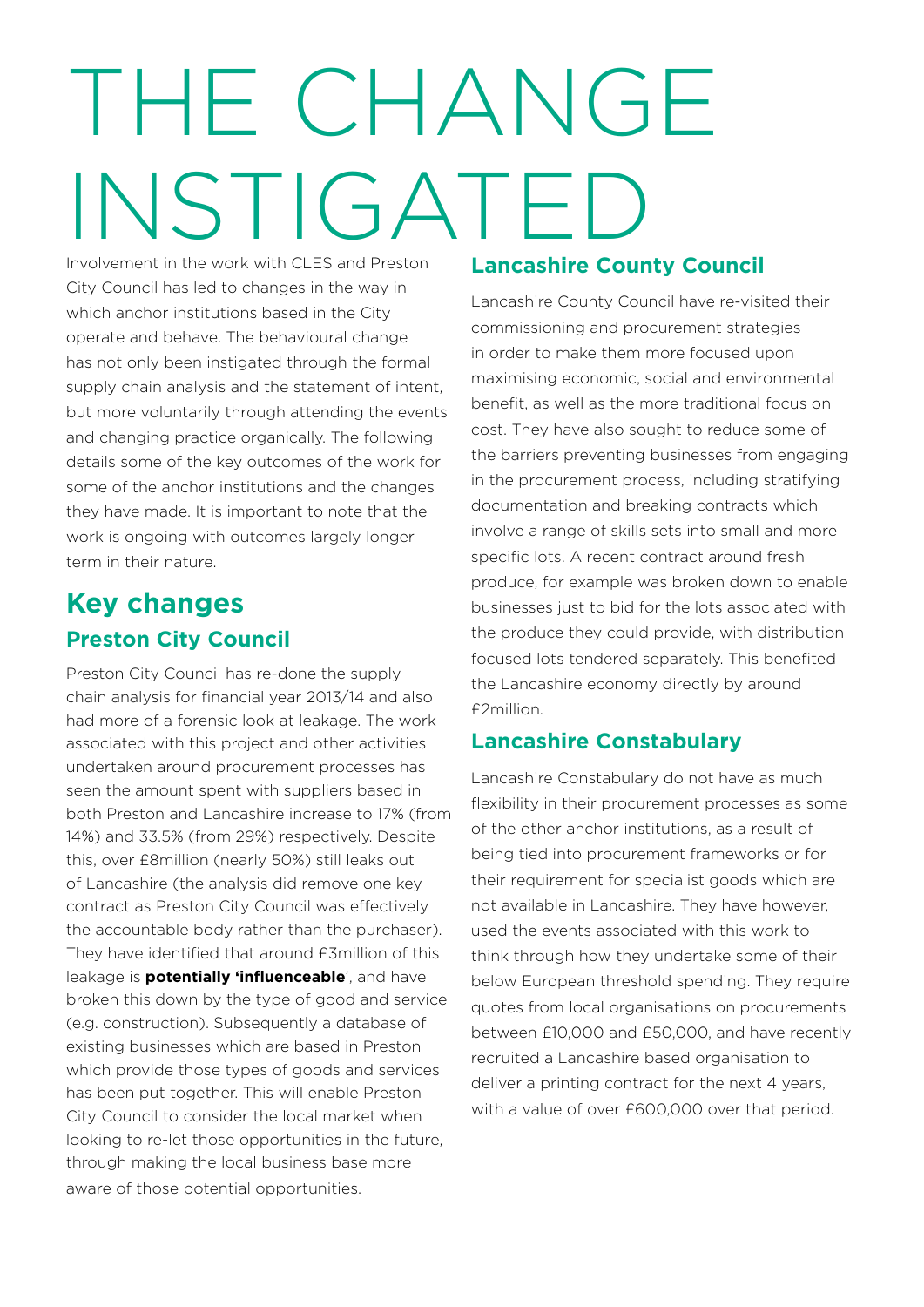#### **Community Gateway**

Community Gateway have also re-done their spend analysis for financial year 2013/14 with similar levels of spend with suppliers based in Preston and Lancashire when compared to the previous financial year. Community Gateway have done further analysis of their spend using LM3, so they now know how their spend further circulates in the local economy through the additional spend of their suppliers and employees. This enables them to demonstrate their social value, something which is at the heart of their organisational ethos.

#### **Preston's College and Cardinal Newman College**

Preston's College and Cardinal Newman College both have much smaller revenue budgets than the other anchor institutions; and indeed quite specialist revenue requirements. They do however have capital developments underway and are using lessons from this work to influence the behaviour of core contractors in their supply and labour choices. This includes the consideration of clauses around apprenticeships.

#### **Other institutions**

The work undertaken in Preston with anchor institutions has also influenced wider policy agendas. It has played a key part in the discussions and output of the Lancashire Fairness Commission27. It has also progressed thinking around procurement in Blackburn with Darwen<sup>28</sup> and the role of various anchor institutions across wider Lancashire.

27 Lancashire Fairness Commission (2015) Fairer Lancashire, Fairer Lives. http://www.lancashire.gov.uk/media/584910/4000-Fairer-Lancashire-Fairer-Lives.pd[f](http://www.lancashire.gov.uk/media/584910/4000-Fairer-Lancashire-Fairer-Lives.pdf%20%0D) 

<sup>28</sup> <http://www.blackburn.gov.uk/Pages/Home.aspx>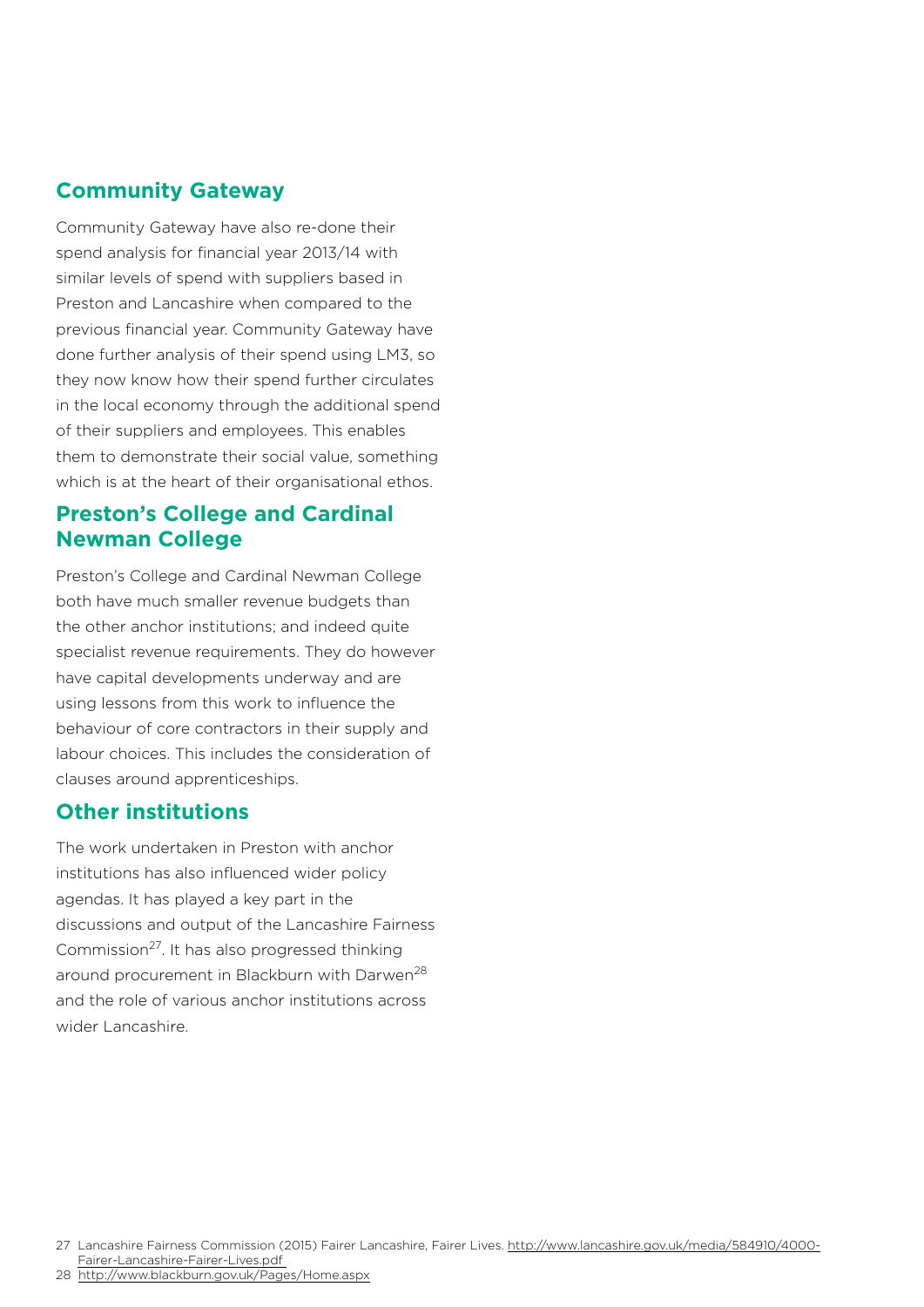# MAXIMISING THE BENEFIT OF ANCHORS

As already detailed, the work undertaken with anchor institutions in Preston has enabled the institutions to understand their spend more effectively, and change their behaviour in relation to their processes to maximise benefit for the local economy. The key in this work is momentum, which is why we have set up the Preston Procurement Practitioners Group. This draws together procurement and finance representatives from each of the anchors involved in the project, to discuss how they can continue to meet the objectives of the statement of intent on a day to day basis, both strategically and on each procurement decision.

The practitioners effectively need a toolkit of considerations when designing and deciding upon a procurement, which enables them to both achieve efficiency but also maximise local economic, social and environmental benefit. The following section therefore details ways in which benefit can be maximised at various stages of the process, encompassing: commissioning, strategy, procurement, and delivery. Where applicable, each mechanism is accompanied by a case study derived from CLES' previous work around procurement. It is important to note that not all these mechanisms will be applicable to all anchor institutions, with those focused around corporate priorities only really applicable to local authorities.

# **Service commissioning**

Local authorities and anchor institutions can enable and maximise economic, social and environmental benefit through the procurement process in the commissioning phase. This can include:

#### **Linking procurement to wider corporate priorities**

The purpose of any procurement process must always be to commission services and goods which are required by service users in a cost efficient way. There are however a string of wider economic, social and environmental benefits which can be achieved through the process in terms of jobs, skills, business development, and reducing the distance travelled by goods. These benefits can often be departmental priorities for teams in local authorities, such as economic development or adult social care, with the commissioning and design of services an opportunity to feed in such priorities, to ensure that service delivery is not only cost efficient but also cost effective. Anchor institutions can also frame their decisions around wider considerations affecting the place.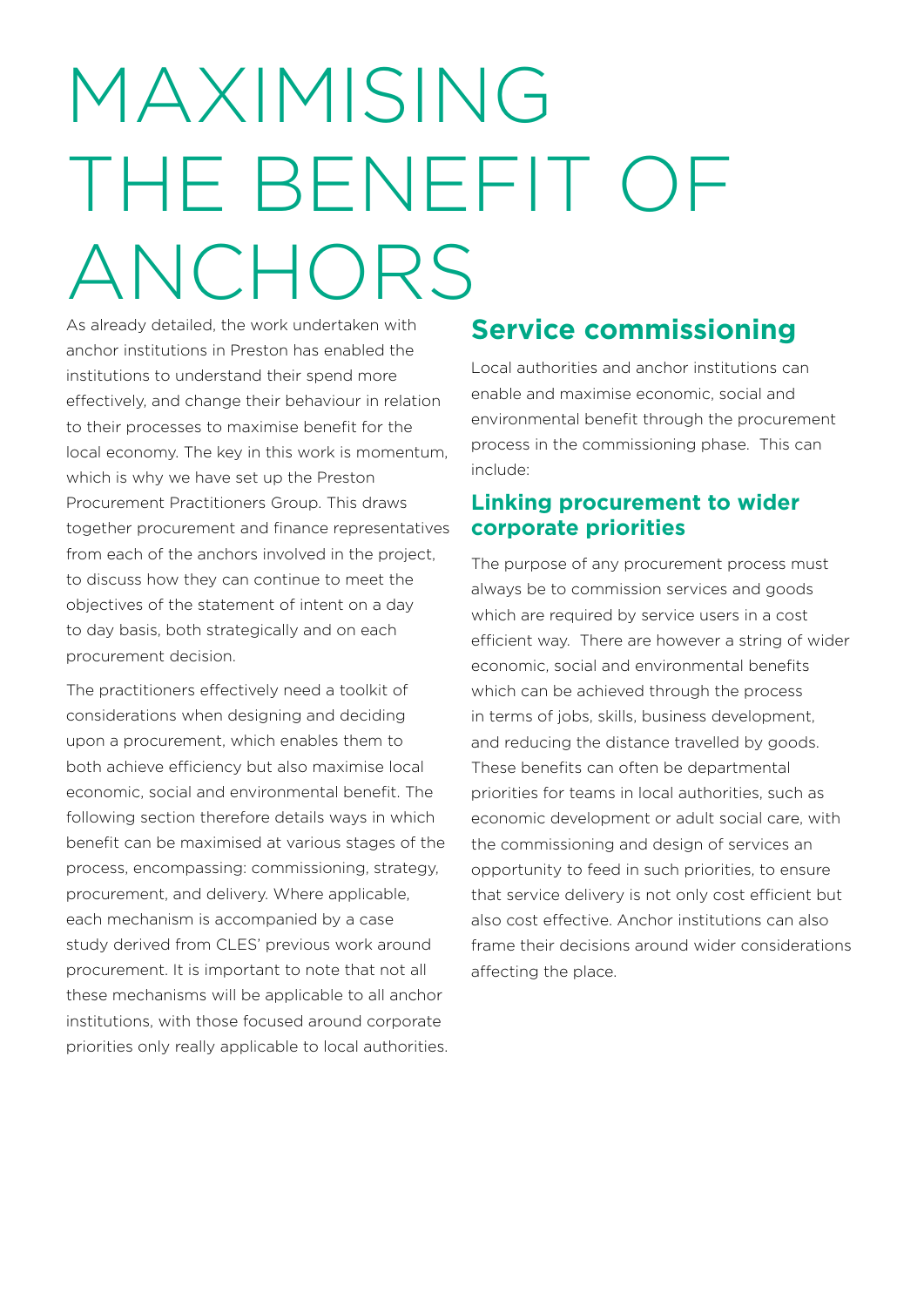#### **Case Study: Allerdale Borough Council29**

Allerdale Borough Council has sought to engage the local business and voluntary and community sector in procurement strategy, by developing a commitment to, or charter for local and sustainable procurement. The commitment, which consists of a straightforward one page table, was consulted upon and outlines the Council's commitment to the consideration of economic, social and environmental wellbeing in the procurement process. It effectively outlines to local business, SMEs, and the voluntary and community sector all the mechanisms which the authority has in place to support them in tendering for contract opportunities. Economic commitments include the requirement for one local organisation to quote for each contract opportunity. Social commitments include training staff across the Council on sustainable procurement. Environmental commitments include incorporating environmental considerations in service selection processes.

#### **Reflecting community need**

Anchor institutions can seek to ensure that service design and commissioning is reflective of community need, by engaging and consulting communities upon the design of services. This is emerging in the concept of co-production, where institutions and residents design services collaboratively, and where communities can have responsibility for small elements of budgets. This has been used, for example, in the London Borough of Camden as part of the commissioning process for mental health services.

# **Procurement strategy**

Local authorities and other anchor institutions can enable and maximise economic, social and environmental benefit through the procurement process in the strategy phase. This can include:

#### **Developing procurement strategies with a common narrative**

These set out an authority's or organisation's priorities and processes in relation to procurement practice. They are a key means by which priorities and criteria relating to economic, social and environmental wellbeing can be embedded, ensuring that departmental objectives and priorities feed into the decision making process for all contracts. They also highlight to suppliers the types of added value that anchor institutions are expecting them to demonstrate in their response to tenders.

#### **Developing accessible portals**

Anchor institutions can develop a range of online activities which raise awareness amongst the local business base, SMEs, and the voluntary and community sector, of upcoming tender opportunities. These can include online portals which provide alerts to relevant contract opportunities and a means of uploading tender documents and guides that explain to small organisations what is expected in the tender process, and how to complete pre-qualification questionnaires (PQQs) and invitation to tenders (ITTs). They can also develop portals specifically for sub-contracting opportunities.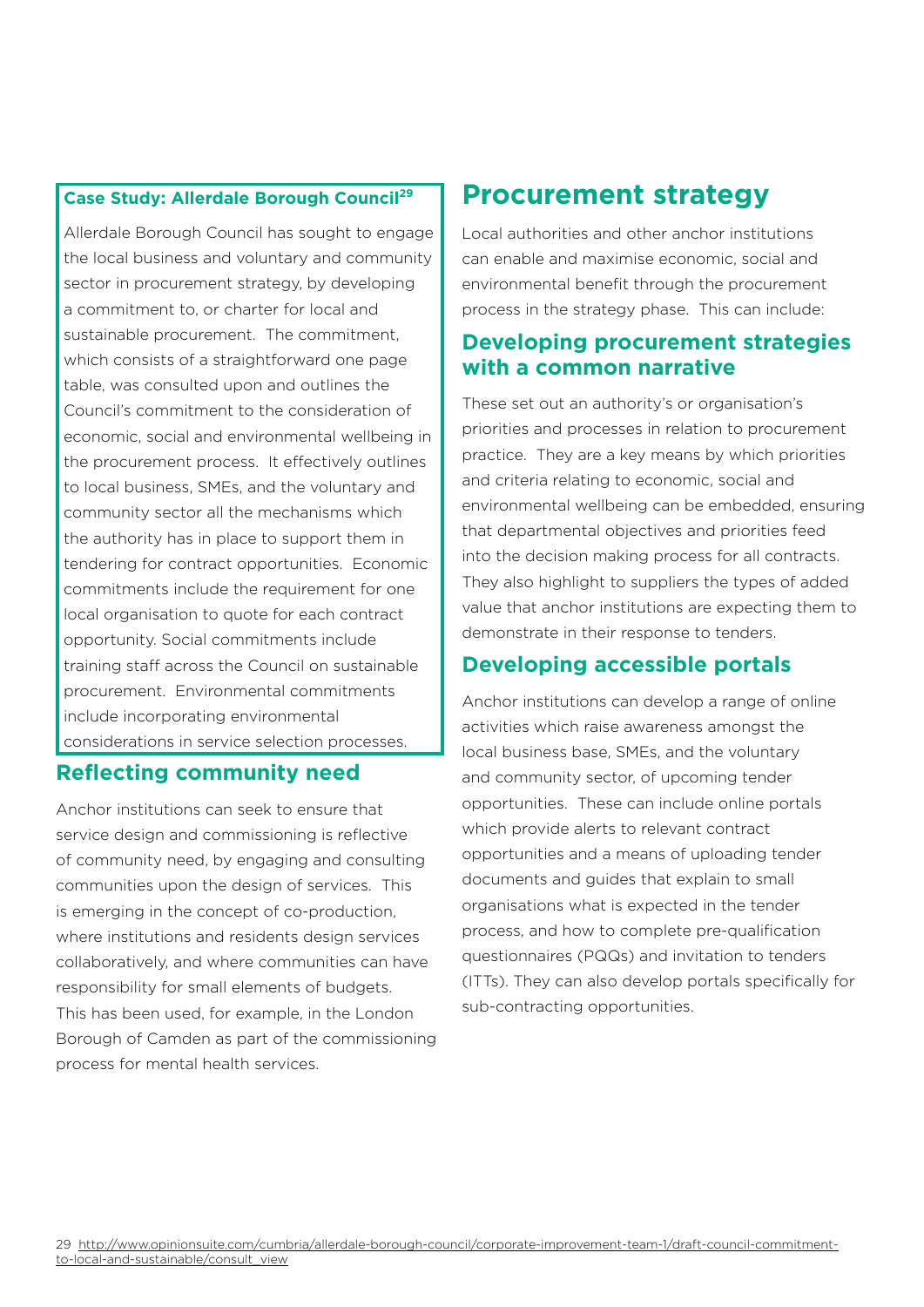#### **Case Study: Find it in Sandwell30**

Sandwell Metropolitan Borough Council have developed a localised online platform (Find it in Sandwell) which serves a number of purposes in relation to the procurement process. Firstly, it enables the local authority and other public sector bodies to advertise tender opportunities. Secondly, it provides a host of guidance for interested suppliers about the procurement process and access to networks, 'meet the buyer' events and capacity building. Third, it provides a platform through which local businesses can register information about themselves, including the types of services they might be able to deliver. Fourth, it provides a means through which large contractors can look for suitable local businesses to deliver subcontracting opportunities and advertise such opportunities. The platform also serves a social purpose, with a list of local unemployed people which contractors may wish to engage with in delivering contracts.

#### **Packaging contracts to make them more accessible**

For contracts which are below the Official Journal of the European Union (OJEU) threshold, anchor institutions can consider breaking contracts down into smaller lots to make them more attractive for local and small business. They can also break them down into more specific lots, which enable different organisations to bid for different aspects of a contract.

#### **Streamlining PQQ and ITT documentation**

One of the biggest barriers preventing local, and particularly small organisations from bidding for contract opportunities is a perception (often fair) that the process is too complex and bureaucratic. Anchor institutions can overcome this, in line with European legislation and the standardisation of tender documents advocated by the UK Government by:

- *•*  standardising PQQs and ITTs;
- *•*  providing sample and case study PQQ completion examples;
- *•*  simplifying the requirements of PQQs and ITTs;
- streamlining financial assessment criteria;
- removing PQQ requirements altogether for lower value contracts.

### **Pre-procurement**

Anchor institutions can enable and maximise economic, social and environmental benefit through the procurement process in the pre-procurement phase. This can include:

#### **Working with local business to test markets**

Procurement teams can work with business intelligence officers in economic development and regeneration teams (in local authorities in particular) to identify local businesses, particularly SMEs, who might be suitable to bid for certain contract opportunities. Targeted market testing could be focused on businesses in specific sectors, or based in particular neighbourhoods and wards. Anchor institutions can follow up market testing with targeted capacity building. Anchor institutions can also engage with potential suppliers before formally putting a service out to tender, through holding meetings and events. These enable institutions to detail their specifications in relation to a particular contract, and to inform suppliers of what was expected of them in the tendering process, including any requirements around added value or economic, social and environmental benefit. They also provide the opportunity to informally develop suppliers' skills in tendering.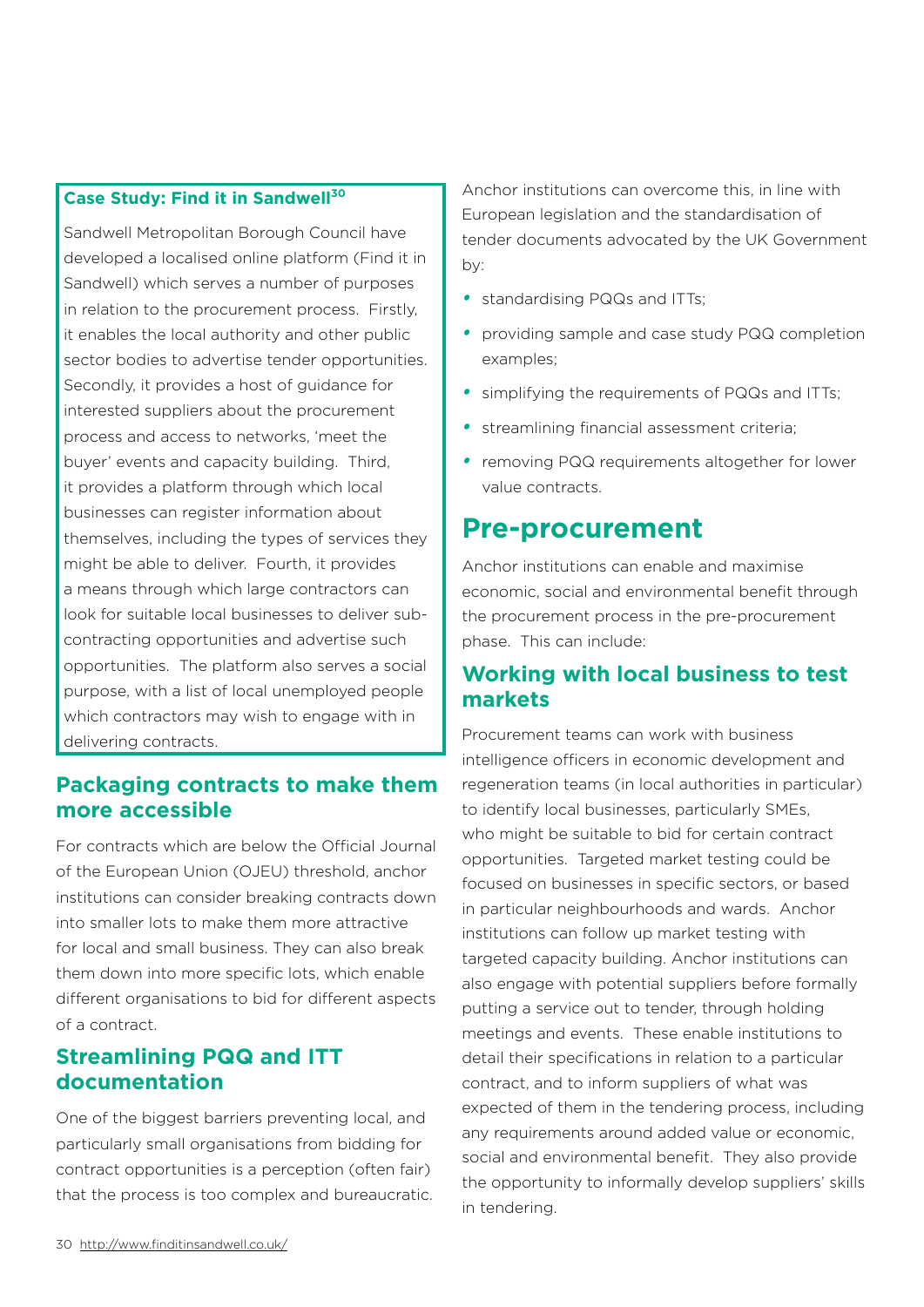#### **Case Study: City of London Corporation31**

The City of London Corporation has recognised that a locality represented by wealth and financial services is surrounded by some of the country's poorest communities. They have also recognised that procurement has the ability to stimulate the economies of neighbouring boroughs and foster employment opportunities. The Corporation's local procurement project therefore seeks to encourage competitive procurement from SMEs in the Boroughs immediately adjacent to the City (Tower Hamlets, Hackney, Islington, Camden, Lambeth, Southwark, and Newham). The project consists of three concurrent phases: the first seeks to influence the City of London's procurement officers to include local SMEs in all tendering opportunities; the second seeks to influence the City of London's suppliers to make subcontracting opportunities available to local SMEs; and the third seeks to encourage multi-nationals based in the City to make subcontracting opportunities available to local SMEs.

#### **Engagement work with business networks**

Anchor institutions can make local businesses, particularly SMEs, aware of procurement opportunities through developing relationships with local Chambers of Commerce and Federation of Small Businesses. These organisations can also provide advice and guidance to their members about bidding for procurement opportunities.

#### **Capacity building of SMEs and VCS organisations**

Anchor institutions can provide capacity building support for SMEs and the voluntary and community sector which gives them

the knowledge and skills to bid for contract opportunities. This approach is not about 'shoehorning' local organisations into contracts but about local organisational development. Capacity building could focus upon raising awareness of opportunities, the process of completing a PQQ, or getting a voluntary and community sector organisation tender ready. It could also involve oneto-one tendering support.

#### **Case Study: Cookstown District Council32**

In direct response to the procurement issues raised by the local SME sector in 2010, Cookstown District Council's Local Economic Development Department applied to the Department of Enterprise, Trade and Investment (DETI) in Northern Ireland, and was successful in accessing 50% match funding from the EU Sustainable Competitiveness Programme to deliver a two year pilot programme of bespoke one-to-one tendering support to SMEs. The pilot 'Multi-Sectoral Tendering Programme' sought to build the capacity of up to 80 SMEs from the Cookstown District from the sectors of construction, engineering, manufacturing and business services, to identify tender opportunities in the public and private sector, and prepare and submit professional tender bids. The key outcomes of the programme to date have included 20 businesses being assisted to submit tender bids, of which 10 have been successful in accessing new work valued at £5.3 million. This has also contributed to the creation of 25 new jobs.

#### **Apprenticeships, labour and social clauses**

Anchor institutions can enable benefit by stipulating in tender documentation, the requirement for contractors to add value for communities beyond service delivery. In capital focused projects, this could include a requirement to create

<sup>31</sup> [http://www.cityoflondon.gov.uk/business/tenders-and-procurement/responsible-procurement/local-procurement/Pages/](http://www.cityoflondon.gov.uk/business/tenders-and-procurement/responsible-procurement/local-procurement/Pages/default.aspx) [default.aspx](http://www.cityoflondon.gov.uk/business/tenders-and-procurement/responsible-procurement/local-procurement/Pages/default.aspx)

<sup>32</sup> [http://www.cookstown.gov.uk/development/latestnews/name\\_6284\\_en.htm](http://www.cookstown.gov.uk/development/latestnews/name_6284_en.htm)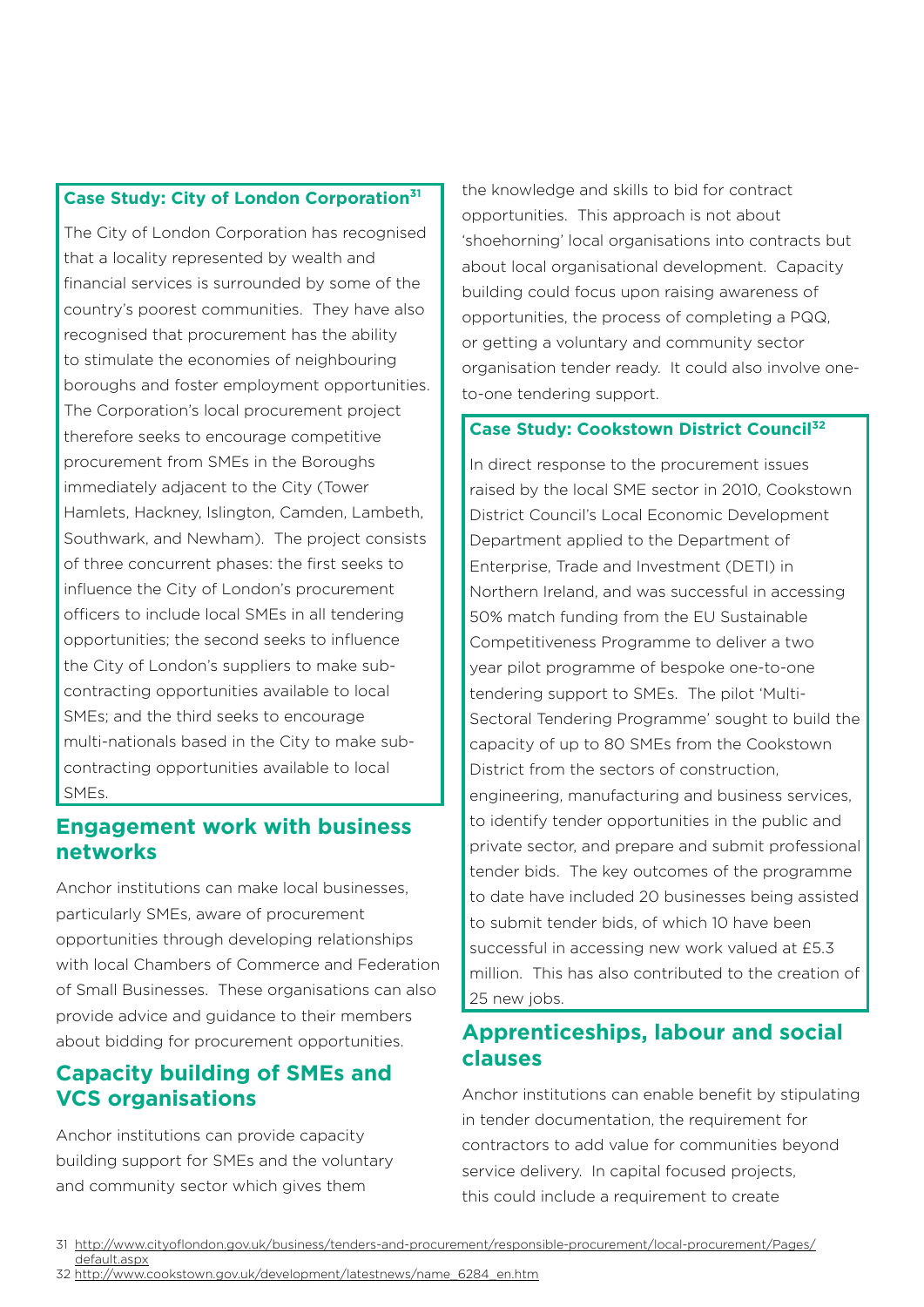apprenticeships for every £1 million spent, or a desire to create jobs for those who are unemployed. In more revenue focused services, it could include wider social benefits such as community work. Such stipulations or clauses form part of the contract management for the service.

# **Delivery**

Anchor institutions can enable and maximise economic, social and environmental benefit through the procurement process in the delivery stage. This can include:

#### **Developing suppliers networks**

Anchor institutions can enable benefit, and continuously ensure that wider economic, social and environmental benefit is considered in service delivery, through setting up supplier networks. Supplier networks ensure a continuous relationship between buyer and supplier. Historically, goods and services have gone out to tender and suppliers have gone away and delivered the required service. A supplier network enables authorities to voluntarily influence the behaviour of suppliers by informing them of corporate priorities, and wider expectations around economic, social and environmental benefit. Supplier networks also enable suppliers to challenge the bureaucracy of the procurement process.

### **Paying suppliers quickly**

One of the biggest complaints of the supply chain, particularly SMEs, in relation to public procurement and delivering public contracts, is the time it takes for suppliers to get paid. Authorities can address this barrier through the introduction of schemes such as payment cards or through commitments to pay invoices within a certain timeframe (such as 14 days).

#### **Continuous spend analysis and outcomes monitoring**

Anchor institutions can continuously seek to identify the impact their procurement spend brings for their locality through spend analysis and contract monitoring. Through postcode analysis, they can identify the extent to which spend is with suppliers based in, or with a branch in their local authority boundary; and spend within particular wards and areas of deprivation. Through contract monitoring, institutions can identify the extent to which suppliers re-spend in the local economy upon local suppliers and employees of their own; and additionally the extent to which they are adding value to wider local priorities and outcomes.

#### **Case Study: Manchester City Council<sup>33</sup>**

Manchester City Council has sought to further understand the impact of its annual £900 million procurement spend on its local economy, by extending spend analysis to explore spend by ward and deprivation area. This has enabled the Council to understand which suppliers are based in particular localities, and importantly target them to seek to influence their own employment, supply chain, and environmental practices. In 2011, spend analysis identified that over £60 million was being spent with suppliers based in a specific deprived ward. Through more effective relationships and influence, it was felt that spend could be further sweated and be beneficial in economic and social terms.

To supplement analysis of tier 1 spend, Manchester City Council also sought to understand the extent to which suppliers re-spent back in the Manchester economy upon local employees and local suppliers of their own; with further targeted engagement based upon the data. As part of contract management, Manchester City Council has also developed a local outcomes framework. This seeks to consistently monitor the extent to which suppliers are contributing towards fifteen defined outcome indicators, including local re-spend, job and apprenticeship creation, and local supply chain development.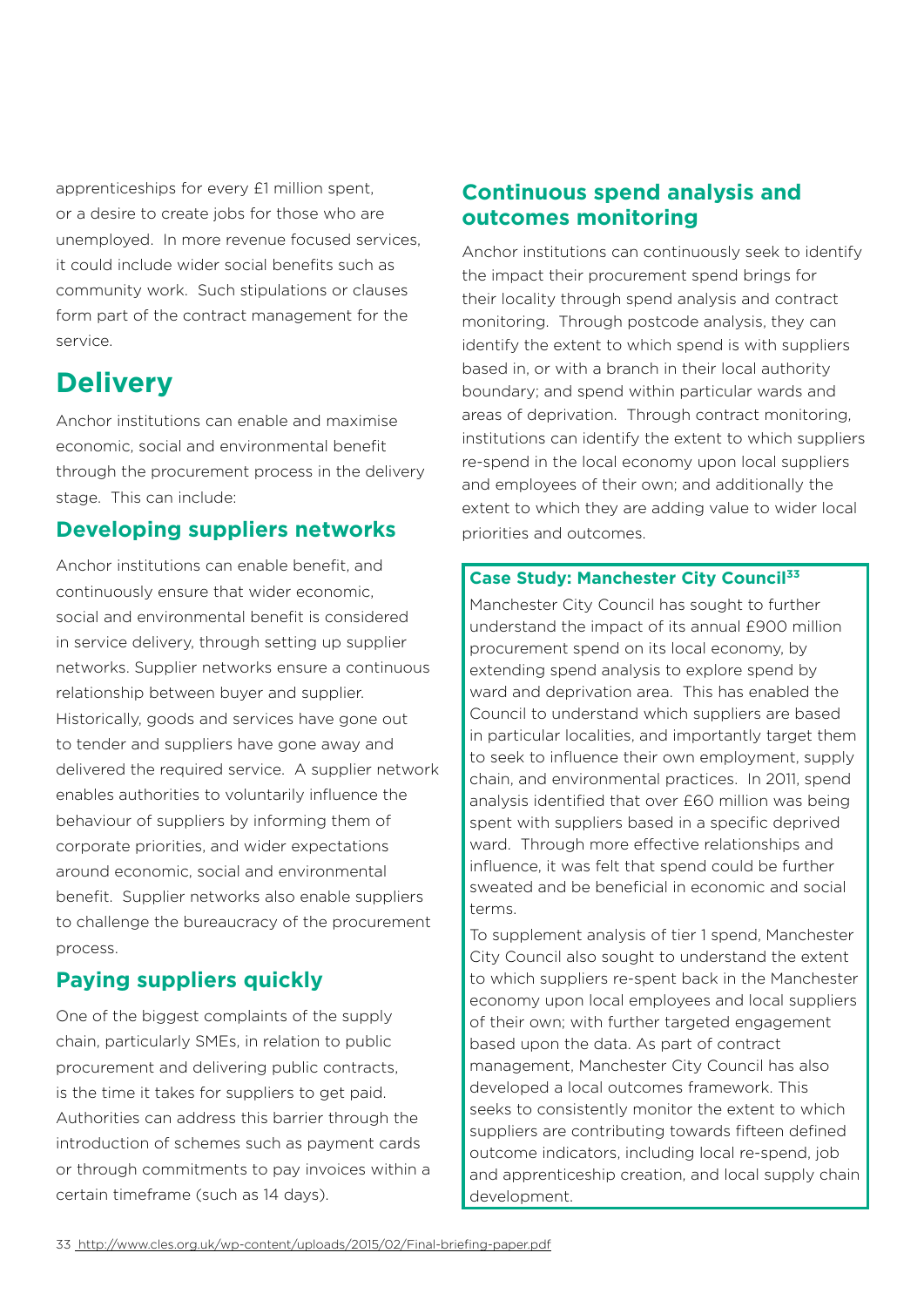# NEXT STEPS

A lot of activity has been undertaken in Preston over the course of the last 18 months in relation to anchor institutions. The key emphasis has been upon shifting behaviour within institutions so that they maximise the benefit their procurement spend brings for the Preston and Lancashire economies. As evidenced in this paper this is beginning to bear dividend across the anchor institutions. The remaining gap and longer term activity is, however around community wealth. There are a host of other things which anchor institutions can, and should be doing, including cooperative development which can enable a good local economy.

The final section of this paper therefore does two things. First, it identifies what the anchor institutions can continue to do to maximise benefit through procurement, drawing upon the above mechanisms and the first discussions of the procurement working group. Second, it identifies the other activities which anchor institutions in Preston and elsewhere could undertake to enable a good local economy.

# **Maximising benefit**

The anchor institutions felt that there were a range of ways in which they could continuously enable and maximise benefit through procurement. These included:

- *•*  Link procurement decisions to the priorities of the local authorities of Preston City Council and Lancashire County Council, where appropriate;
- *•*  Engage communities and users in the design of public services, where appropriate;
- *•*  Signpost businesses and voluntary and community sector organisations to the various Portals which exist in Lancashire to raise awareness of opportunities;
- *•*  Maintain a continuous dialogue with core contractors, and seek to influence their behaviour around supply chain and recruitment practice;
- *•*  Advise purchasers of below threshold opportunities in their own organisation where it is appropriate to utilise local suppliers;
- *•*  Identify suitable organisations across Preston/ Lancashire which can potentially provide goods and services, and make them aware of potential opportunities;
- Promote the value of packaging contracts and share examples of practice;
- *•*  Organise regular meet the buyer events across a range of services;
- *•*  Scope the services where there is potential for cooperative development and delivery, and explore across anchor institutions the appetite for such delivery;
- *•*  Have an open dialogue with potential suppliers and existing suppliers to maximise benefit through the delivery of activities including apprenticeships, for example.

# **Enabling a good local economy**

There are a number of other activities which Preston City Council and anchor institutions in Preston could do to enable a good local economy. These can be framed as follows:

#### **Local financial enabling**

*•*  Support alternative banking mechanisms, including local credit unions; encourage service users to utilise these institutions to encourage greater circulation in the local economy;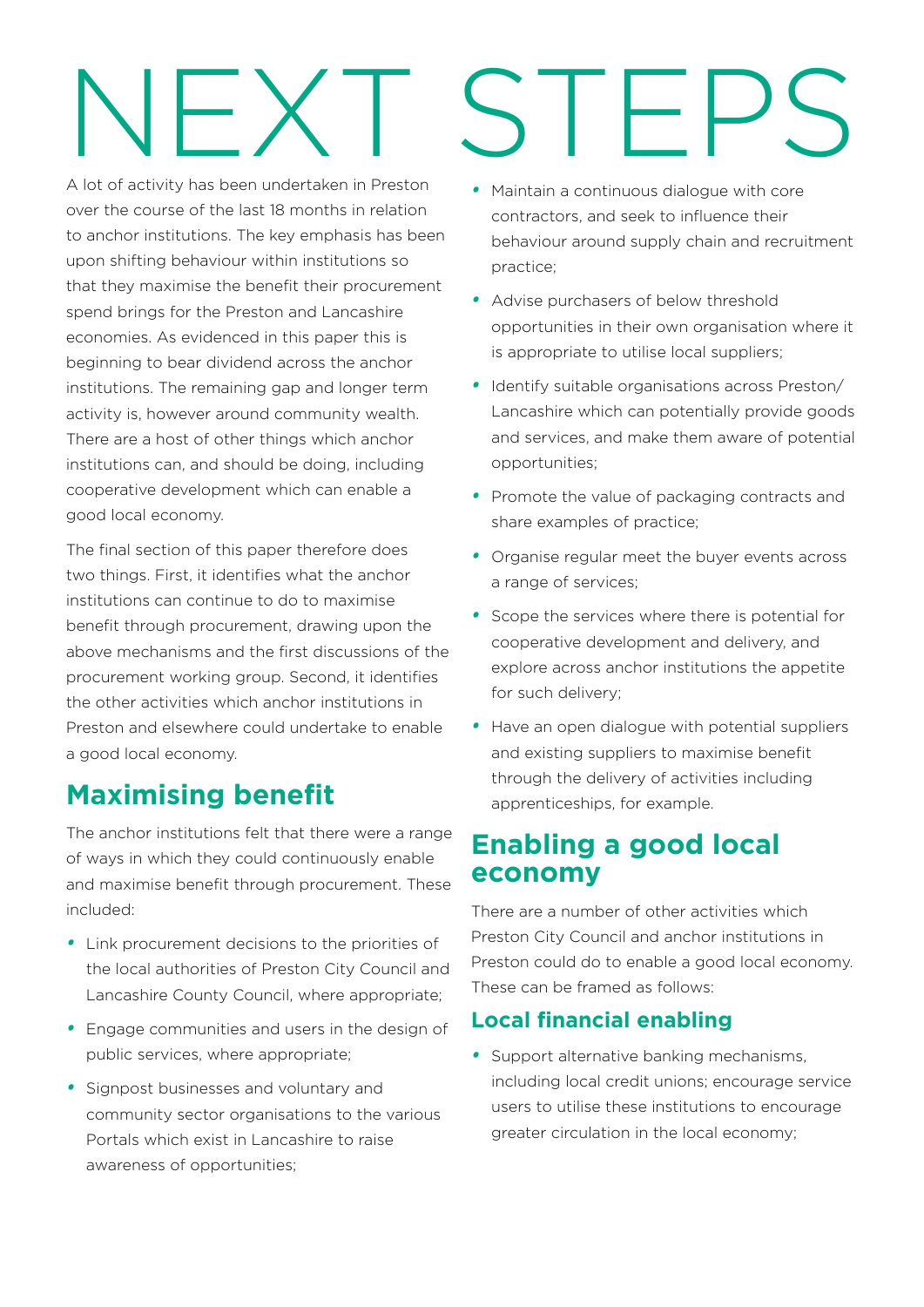- *•*  Use local pension and other investment funds to invest in local economic development activities and scope the potential for collaborative development opportunities;
- *•*  Explore the potential of local currencies as a means of circulating resource in a local economy and shaping investments across supply chains;
- *•*  Promote the use of community land trusts as a means of bringing empty assets and other facilities back into use;
- *•*  Promote the Living Wage across all providers of services and businesses and encourage its use.

#### **Local ownership enabling**

- *•*  Explore across the anchor institutions areas of service activity and goods which would lend themselves to delivery by worker led cooperatives. Attract grant funding to develop and work with these cooperatives and institutions to upskill and potentially access procurement opportunities in the future;
- *•*  Join up employment support provision and the skills agenda to the current and future labour market demands of the anchor institutions;
- *•*  Promote community-based development through crowdfunding type initiatives;
- *•*  Develop locally owned and controlled energy schemes to provide affordable energy, not only for residents, but also for anchor institutions.

# **A final thought**

Creating a good economy and an alternative approach to local economic development takes time. It requires foresight, a willingness to address the prevailing orthodoxy of the approach to economic development, and political leadership. It also needs insight from organisations such as CLES, which have experience of influencing the behaviour of economic development practitioners to progress the interventions they undertake at a local level. CLES is continuously engaging with organisations wanting to achieve a double dividend through growth and devolution, wanting to collaborate across the public, commercial and social economies, and wanting to maximise the benefit their spend brings to local economies.

In this paper we have outlined a means to which an alternative approach can be developed through anchor institutions; these are integral to good local economies and have a key role to play in the future economic destinies of the places in which they are based. However, the principles identified in this paper go far beyond anchor institutions in Preston.

The sweating of existing internal resource through commissioning and procurement is important. But acceleration of a good local economy, is also about wider democratisation of the economy, with new forms of financial enabling, wealth ownership and creation.

Vehicles tasked with local economic growth including Local Enterprise Partnerships, must accelerate the ideas presented in this paper. Places need to take more control of their local economic destinies and ensure that decision making is framed within a good local economy.